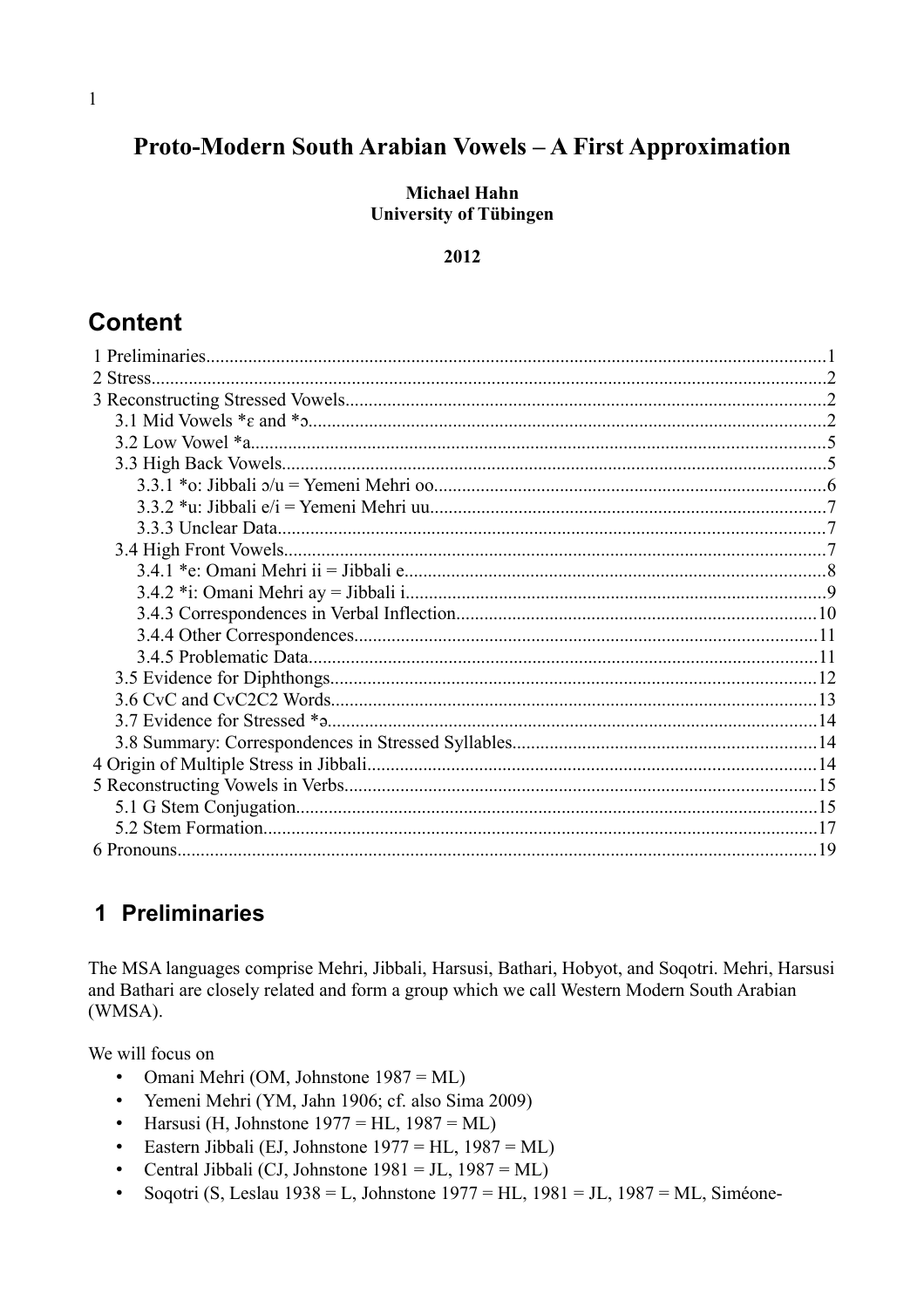Sennelle and Lonnet =  $SSL$ ; Nakano 1986 = N) When available, the forms used here are taken from Johnstone's last publication, i.e. ML. The usefulness of the published Soqotri data for the reconstruction of vowels is limited by the fact that the published lexical collections are comparatively small and that the collections represent different dialects. The transcription of certain vowels varies even between the different publications of Johnstone. Bathari (B) and Hobyot (Hb) are only poorly documented.

All Modern South Arabian languages possess large amounts of Arabic loanwords. Sometimes they can be identified by irregular consonant correspondences, such as /s/ corresponding to Arabic /s/ going back to Proto-Semitic \*/š/, which yields /š/ or /h/ in Modern South Arabian. In general, however, it is at the current state of knowledge not possible to reliably recognize loans. To minimize the danger of deforming the reconstruction by words that entered Modern South Arabian languages after they split, we will only consider words which either appear to have no cognate in Arabic, or also have a cognate outside of Arabic (Sets which only share the root, but probably not the vocalization pattern, are not considered cognate sets here).

Throughout the paper, forms not accounted for by the reconstruction are marked in red.

# **2 Stress**

Jibbali words often have more than one stressed syllable. Multiple stress also occurs in Mehri, Harsusi and is also reported for Hobyot.

In general, the last stressed syllable in Jibbali corresponds to the last stressed syllable in Mehri and Harsusi. A syllable which is stressed in Mehri and Harsusi is also stressed in Jibbali.

We will assume that the vowels stressed in Mehri, and only these, were stressed in PMSA. It will be shown in section 4 that additional stress at least in Jibbali nouns can be predicted unambigously from the presumed original pattern. In Soqotri, stress is usually on the penultimate and thus often on a different vowel than in the other languages. However, the original qualities of the formerly stressed vowel remain distinct in Soqotri.

## **3 Reconstructing Stressed Vowels**

The reconstructions for unstressed vowels given here are tentative.

# *3.1 Mid Vowels \*ɛ and \*ɔ*

The most well-supported vowel phonemes for PMSA are  $*_e$  and  $*_\infty$ . The main support for these phonemes is provided by the regular correspondence of WMSA ee to Jibbali /ɛ/, and of WMSA oo to Jibbali /ɔ/. In Soqotri, \*ɔ yields o, while \*ɛ yields e, ə, a (under unknown conditions).

*High \*ɛ*

- 1. \*-br $\acute{\text{e}}$  'son (definite)': OM H ḥə-bree, YM ḥe-berée | J  $\varepsilon$ -br $\acute{\text{e}}$  (HL)
- 2. \*( $?$ ə)tén 'you (f.pl)': OM  $?$ əteen | JC tɛn  $\vert S$  ten (HL)
- 3. \*d.ifer 'nail, claw': OM dteer, YM SM (ML) tayfeer, H ... | JC d.ifer | S tifer (tifher) (L), təyfər, təfhər (ML)
- 4. \*drɛ́? 'pl of *stranger (m)*': OM dəree? | JC ɛd̪rɛ́?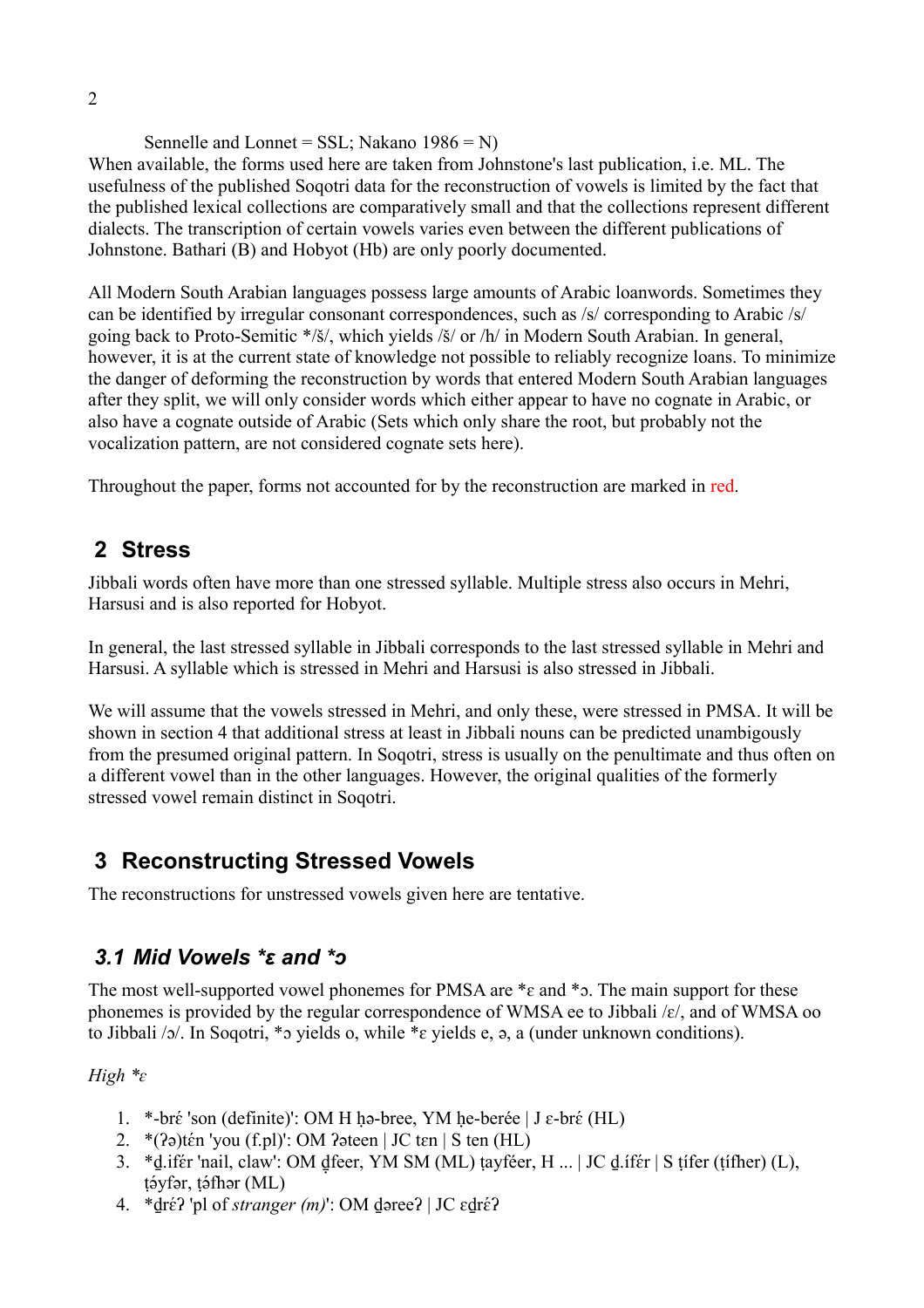- 3
- 5. \*fəlég 'small river': OM H fəleeg, YM feléej | J félég
- 6. \*məlsé 'rain': OM məwsee, YM mles $\varepsilon$  | JE mósé, JC mósé | S mése (L), méss $\varepsilon$  (ML)
- 7. \*məréq 'soup': OM məreeq, YM mreeq | JE méréq, JC míréq | S maraq (L, HL), máraq (ML)
- 8. \* məréz 'illness': OM H mereez (HL) | JC méréz
- 9. \*məśréq 'comb': OM məśreeq, YM miśreeq, H məśreeq | JEC məśréq | S miśraq (L)
- 10. \*mətél 'speech, parable': OM məteel, YM metél (L) | JEC mítél | S methal (L)
- 11. \*mél 'fullness': OM meel | JEC mel
- 12. \*səl $\acute{\text{e}}$ b 'arms': OM H seleeb (HL) | JC sél $\acute{\text{e}}$ b
- 13. \* śigér 'pl of *mountain pass*': OM śiigeer (ML), H śageer | JC śiżér
- 14. \* $\frac{2}{d}$ idɛ́n 'ear': OM H hə-ydeen, YM haydeen | JC  $\frac{2}{d}$ idɛ́n ( $\frac{2}{d}$ idɛ̃n) | S  $\frac{2}{d}$ idihen (L),  $\frac{2}{d}$ əhan  $(JL, ML)$
- 15. \*Saybél 'flint': OM ?aybeel (HL), H ?aabeel (HL) | JC Sayél | S Sebhal (HL), Sóbhal (JL)

In the first syllable of polysyllabic words, the reflex of  $* \varepsilon$  in Harsusi is  $\phi$  rather than ee:

- 16. \*bédV? 'lie, falsehood': M béedi, H bədi | JC bédə?, JE béde (HL) | S bédi (L)
- 17. \*gédVl 'foot': M geedəl, H gədəl | JEC gédəl
- 18. \*kéfV? 'boiled beestings': OM keefa, H káfa | JEC kéfe? | S káfa? (HL), kéfa? (ML)
- 19. \*ś $\acute{\epsilon}$ hVr 'crescent': M śeehər, H śə́hər | J ś $\acute{\epsilon}$ hər | S ś $\acute{\epsilon}$ hər (JS, ML), ś $\acute{\epsilon}$ her (L), śáaher (N)
- 20. \*śékVl 'twin': OM śekəl (ML sic!, HL śeekel), H śókel | J śékel

*Low \*ɔ*

- 21. \*dɔ́r(V?) 'blood': OM doorə H doorə? | JC dɔ́hr, dɔ́r- | S {dóor (N), dur (L, HL)}
- 22. \*gól(u??/Vw?) 'fever': OM H gooləw YM jóoluu | JC gól $\epsilon$ ? | S {góle? (HL), g(y)óle (L)}
- 23. \*yɔ́b 'excrement': OM yóob H yəb  $(JL)$  | JC yɔ́b | S  $\{\text{Sób (N, HL, JL)}, \text{Séb (L)}\}$
- 24. \*híbɔ́ 'how': OM hiiboo H həboo B haaboo | JC yɔ, yɔl | Hb həbó (ML) | S 'ifó(l) (HL, ML)
- 25. \*šxɔ́t 'armpit': OM xoot (aff xoot-V, xát-C) | JC šxɔ́t | S {šḥoh (HL, JL, SSL 1989), ŝḥo/šḥo (L), šḥɔh (N, SSL 1989)}
- 26. \*tódi? 'breast': OM H tódi | JC tód $\varepsilon$ ? | S todi (JL)
- $27.$  \* $\frac{27.42}{302}$ 'goat': OM wooz, YM h-ooṣ, B ḥ-a $\frac{2}{2}$  | JEC  $\frac{2}{2}$  | Hb ḥ-o $\frac{2}{2}$  | S  $\frac{25}{2}$ oz (ML),  $\frac{20}{2}$  ( $\frac{20}{2}$ ,  $P$ (*L*)  $(L)$
- 28.  $*CVC(C)$ 5C plural pattern
	- 29. \*gdɔ́l 'pl of *foot*': OM h.ə-gdool | JEC gdɔ́l
	- 30. \*qirɔd 'pl of *throat*': OM giirood (ML) H gəreed (ML) | JEC qirɔd | S gəvrəd (ML)
	- 31. \*birɔ́k 'pl of *knee*': OM biirook YM birook H bareek | JC ɛɛrɔ́k | S bírok (ML)
	- 32. \*kVbkɔ́b 'pl of *star*': OM kəbkoob | JEC kəbkɔ́b | S {kábkub (ML), kíbkub (L)}
	- 33. \*<u>d</u>.Vrɔ́b 'pl of *small piece of wood*': OM <u>d</u>.eeroob | JC <u>d</u>.ɔ́rɔ́b | S ṭɛ́yrub (JL)
	- 34. \*nVxr<mark>ər 'pl of *nose*': OM nəxroor | JC naxrə́r | S náḥror (ML)</mark>

The occasional appearance of H ee, ə remains unexplained.

In the neighbourhood of nasals, MH oo  $\lt$  \*5 regularly corresponds to Jibbali /ú/:

- 35. \*dVn5? 'pregnancy': OM dənoo? | JE dínú?
- 36. \*gVfón 'eyelid': OM H gəfoon | JE gúfún | S {gefon (JH, SSL 1986), gəfon (S ML), gáafen (N)}
- 37. \*kVnɔ́bVʕ 'pl of *heel*': OM kənoobə'; kənə́wbɛ', kənáwba, kenɔ́ɔba' (SSL 1989) H kənooba' (SSL 1989) | J kunuuʕ (SSL 1989)
- 38. \*IVbɔ́n 'white': OM əwboon H əlboon | JE luun (HL) | S lebhan (HL)
- 39. \*mɔ́n 'who': OM H moon B maan (ML) | JEC mun | S mon
- 40. \*mɔ́tVn 'hip, flesh of back': OM H mootǝn | JC mútun (JL) | S {móten (HL), mótǝn, du mátni (ML)}
- 41. \*mVtoni 'pl of *incisor tooth*': OM mətooni (HL) | JC mutuni (JL) JE mtuni (HL) | S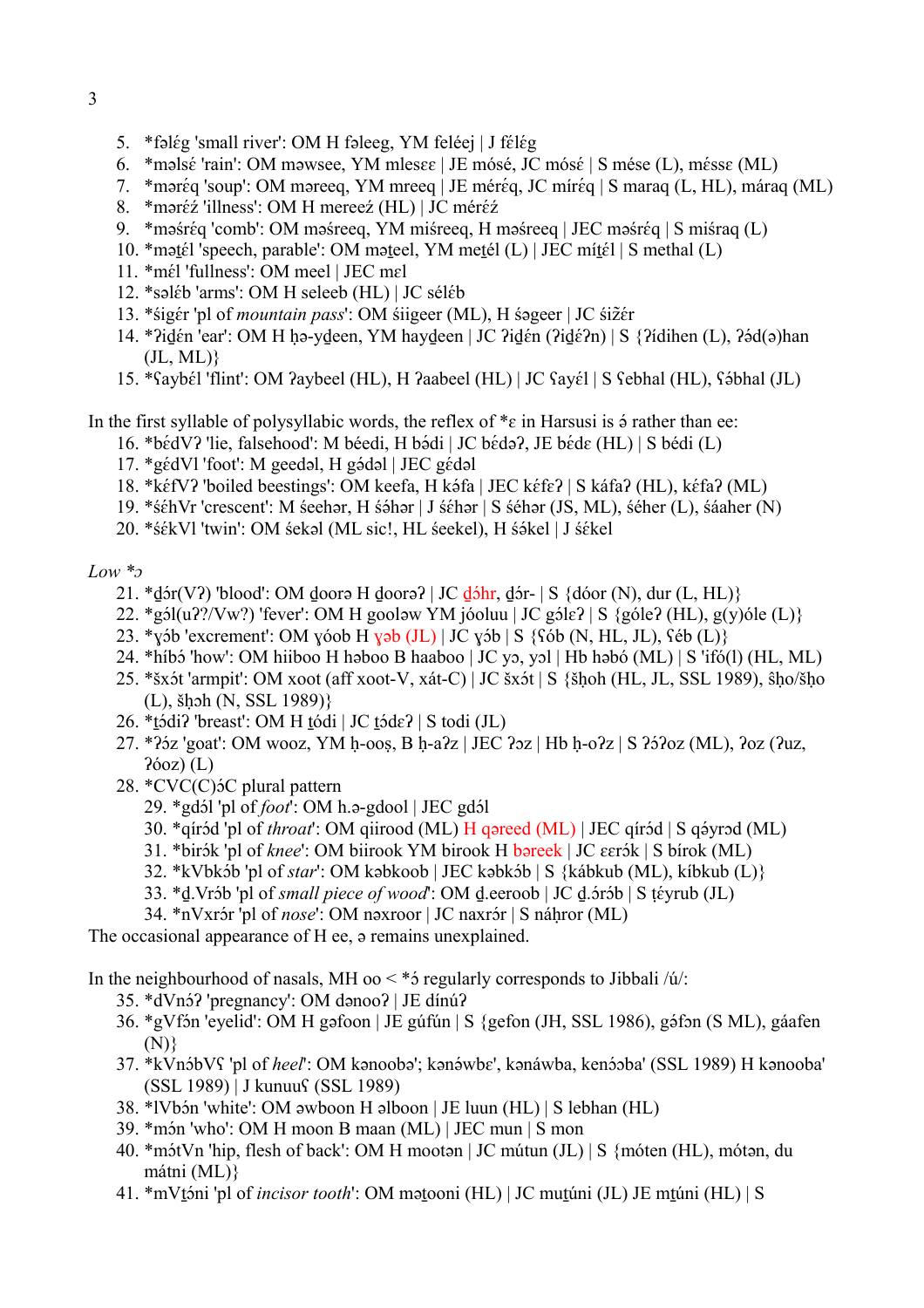{mətónhi (JL), metonhi (HL), metónihi (L)}

- 42. \*nɔ́f 'soul': OM ḥə-noof YM ḥanoof | JEC é-núf | S {nhof-, nhob- (L) nɔf-, nhɔf- (S ML)}
- 43. \*nɔ́šVr 'big bird': OM noohǝr | J núšer, nuser | S {nóyhǝr (ML), nóyhir (L)}
- 44. \*śVynón 'pl of *gland in neck; gill*': OM śəy(ə)noon H śyənoon | JC śaynún
- 45. \*tɔ́mVr 'dates': YM toomer H toomər (HL) | JE tūr (HL) | S támer(L)

Close to back consonants,  $*$ o tends to change to  $a(a)$  in Western MSA:

- 46. \*širóS 'navel': OM šiir $\varepsilon$ e, šiir $\varepsilon$ ?<sup>[1](#page-3-0)</sup> (=/šiiraa/), YM šira?, H šeraa | JE šíróS, JC šíróS | S śíiraS, šíiraʕ (N)
- 47. \*S<mark>əfər 'red, brown': OM YM ?60fər H <mark>Sáfər</mark> | JC Sə́fər | S {Safer (HL), Sáfər, fem Safə́roh</mark> (JL), ʕáfer (L)}

Mehri and Harsusi ee and oo are not found in the environment CC, i.e., they are found only in open syllables, where we define 'open' to include word-final CVC syllables.

Johnstone (ML), and implicitly already Bittner, note that Mehri /ee/ and /oo/ change to /a/ when the syllable is closed and assume that /a/ was the original vowel, which became /ee/ or /oo/ in open syllables. An alternative hypothesis is that  $\alpha$  is a secondary reflex in closed syllables. This hypothesis is supported by the fact that /a/ corresponds to Jibbali /ɛ/, /ɔ/, /a/ (see below for /a/):

#### Jibbali ɛ

- 48. \*bɛrk 'knee': OM,H,B bark | JC bɛrk | S {bərk (S), berk (L, HL), bɛrk (JS), bark (SN SSL89)}
- 49. \*gɛrb 'leprosy, mange, scab': OM,H garb | JCE gɛrb | S {gerb 'gale' (L), garb (HL), gɛrb 'mange' (ML)  $(S)$ }
- 50. \*ʔɛrź 'land, earth': YM arź | J ʔɛrź | S ʔarḏ. (N)
- 51. \*mVdéwrVm 'heels': OM mədáwrəm | JC midébrəm | S {medérhEm (SN SSL89), mídrhem  $(L)$

Jibbali ɔ

- 52. \*kɔ́bś 'ram': OM, H kábś | JE kabś | JC kɔbs | S {kobs (N, S), kubs (ML)}
- 53. \*xɔ́bz 'bread': OM H xabz, YM xábez | JEC xɔ́bz

\*CɔCC can appear as CooCəC in Mehri and/or Harsusi if the second consonant is r:

- 54. \*fort 'non-digested food in stomach': OM fart, H foorat, B feert | JC fort | Hb fort | S {fort  $(JJ)$ , fərt  $(ML)$ }
	- 55. \*wɔ́rx 'month': M wárx, H woorəx, B waarəx | JEC ɔ́rx | Hb woorəx
	- 56. \*xɔ́rf 'summer': M xarf, H xoorəf | JEC xɔ́rf | S ḥɔ́rf (ML)
	- 57. \*?5rm 'path': OM H woorəm (def ḥoorəm) YM ḥóurem | JC ?5rm | S {?6rim (?0irim) (L), ʔóʔorem (HL)}

Jibbali  $\varepsilon$ /b and Soqotri e,  $\vartheta$ /o appear not to be predictable in these examples. We therefore reconstruct separate phonemes  $*_\epsilon$  and  $*_\delta$  also in the environment CC, where they merged to /a/ in Western MSA.

Thus, we have the following rules for  $*_\varepsilon$  and  $*_\infty$ :

- Proto-Western-MSA
	- 1.  $\varepsilon$ ,  $\vartheta$  > a | CC
	- 2.  $\varepsilon > e e$  | open syllable
	- 3.  $\sigma > \infty$  | open syllable

<span id="page-3-0"></span><sup>1</sup> ML gives śiirɛɛ, but the root, the other forms, and the occurence in the example have š.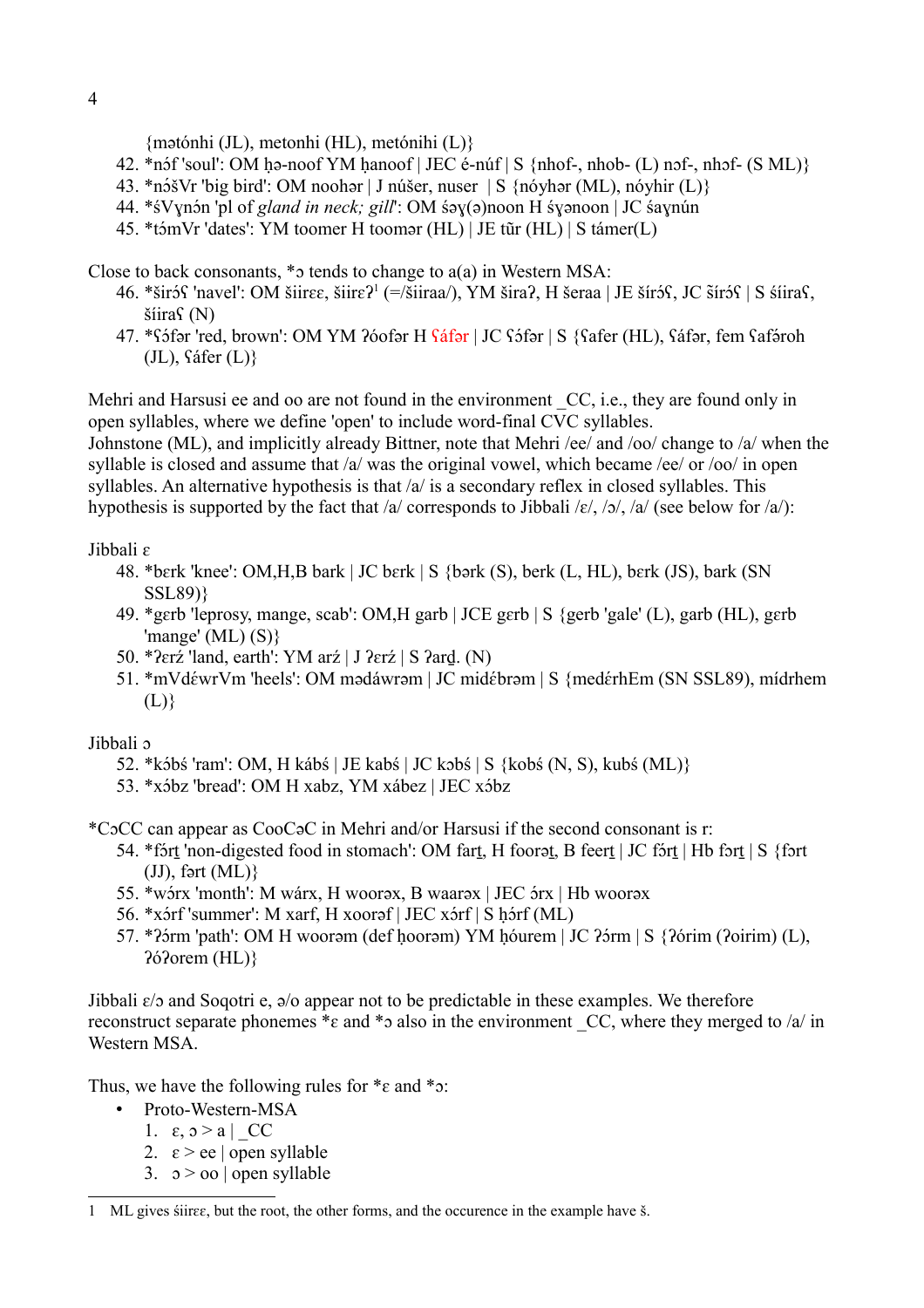- Harsusi 1. (Harsusi) ee  $> \frac{1}{2}$  #C\_CV • Jibbali
	- 1.  $\upsilon > u \mid N$  or N

## *3.2 Low Vowel \*a*

While Mehri and Harsusi /a/ often goes back to  $*_\epsilon$  or  $*_\circ$ ,  $*_\alpha$  can be reconstructed for PMSA on the basis of Jibbali /a/, which corresponds to Western MSA /a/ in closed syllables and /aa/ in open syllables. In Sogotri, the vowel also appears as /a/. \*a probably was not an independent phoneme, as it appears to be found only together with back or emphatic consonants. While some of the protoforms with \*5 also show such environments (e.g., \*f5far 'red, brown'), none of the reconstructed forms with  $\ast \varepsilon$  show such an environment, suggesting that  $\ast \varepsilon$  and  $\ast$  were allophones.

### *Closed Syllables*

- 58. \*ḏ.arb 'small piece of wood': OM ḏ.arb | JC ḏ.arb | S ṭarb (JL)
- 59. \*fáxrVh 'together': OM fáxrəh YM fáxere H fáxərəh | JEC fáxrəh | S {fáḥere (B), fáḥrəh  $(ML)$ }
- 60. \*fVṭáwri 'dual of *month name*': OM H fəṭáwri | J féṭábri
- 61. \*hamt 'belly from the navel down': OM H hamt | JEC hamt | S hant (ML)
- 62. \*śáb(V)ḥ 'fat': OM H śábḥ (HL) | S śábaḥ (N)
- 63. \*źálʕ 'rib': OM H źaalaʔ | JE źalʕ | S {´Dálʕ (N), źalʕ (HL), dalḥ (L), źɔlǝʕ (SSL)}

### *Open Syllables*

- 64. \*ḏ.áḥVm 'camel urine': OM ḏ.aaḥəm | JEC ḏ.áḥəm
- $65.$  \*fVtá $S$  'naked (m.)': OM fəṭaa H feṭá? (HL) | JE fiṭá $S$  (HL) |  $S$  {fóoṭa $S$  (N), fəṭa $S$  (ML)}
- 66. \*ḥáfi 'bare-footed': OM ḥaafi | JE ḥáfi | S ḥáafi (N)
- 67. \*ḥáfVn 'handful': OM ḥaafən | J ḥáfǝn
- 68. \*ḥágVl 'ring; eyebrow': OM H ḥáagəl (HL) YM ḥáajil | JC ḥágəl (JL) JE ḥágel (HL) | S  $\{h\{agal (L, HL), h\{agal (JL)\}\}\}$
- 69. \*šáxVr 'old man': M héexər H xaahər | JE šaxer (HL)
- 70. \*šVxár 'pl of *old man*': OM hiixaar | JEC šxar | Hb heexaar (ML)
- 71. \*ṭád 'one (m)': OM ṭaat H ṭaad B ṭaaṭ, d.aaṭ | JEC ṭad | S ṭad (L)
- 72. \*źágVm 'cheek': OM H źaagəm (HL) | JC źagm (JL) JE źágem (HL) | S źágəm (pl źághEm)  $(JL)$
- 73. \*?VsbáS 'finger': OM šəbá? YM hašebá H hašbá? B hašbá\$ (SSL 1989) | JC ?isbá\$ (SSL 1989) JE ?əsbás, šbas, ?ešbás (SSL 1989) | Hb hiišəbá? (SSL 1989), ešəbás (ML) | S  $\{? \acute{e}s bah (L), ? \acute{e}sbaS, ? \acute{e}sbaS, ? \acute{e}sbaS (SSL 1989) \}$

# *3.3 High Back Vowels*

In Omani Mehri, uu occurs in several verb forms and also in some nouns. In these forms, it appears as oo in Harsusi and corresponds to Jibbali e/i and ɔ/u and Soqotri e, a and o. In Yemeni Mehri, it corresponds to uu or oo (in open syllables). In the dialects recorded by Sima, uu seems to correlate with Jibbali e/i and Soqotri e. Jibbali i and u occur in the neighborhood of nasals, conforming to the general shift of Jibbali e and ɔ to i and u in the neighborhood of nasals.

Since there appear to be no phonological conditions predicting whether Mehri uu corresponds to Jibbali e/i or  $\alpha$ /u, we postulate two phonemes \*u > YM uu, J e/i and \*o > YM oo, J  $\alpha$ /u for PMSA.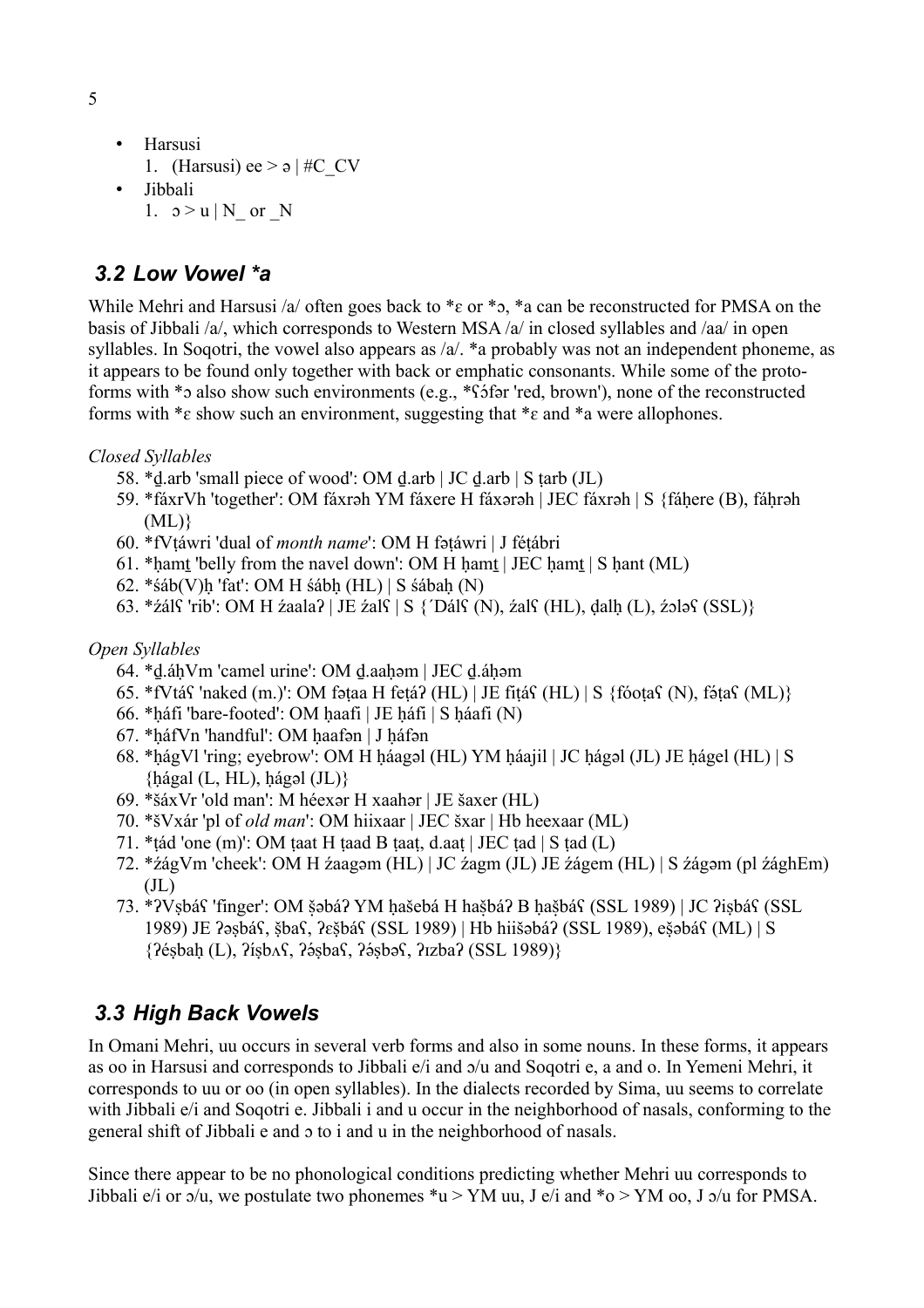While this reconstruction seems to account for the verbal paradigms (see section 5), the correspondences of nouns are less clear and there is no clear evidence for \*u in nouns.

## **3.3.1 \*o: Jibbali ɔ/u = Yemeni Mehri oo**

Correspondences: Jibbali ɔ/u, Soqotri o, Omani Mehri uu, Yemeni Mehri oo (Sima), uu/oo (Jahn)

### *Nouns*

- 74. \*ḏVnób 'tail': OM ḏənuub YM ḏenoob H ḏeneeb | JC ḏúnúb | S dínob
- 75. \*ḥVnnók 'palate and uvula': OM ḥennuuk H ḥennek | JEC ḥónúk
- 76. \*kVmmór 'hedgehog': OM H kəmmuur (HL) | JE kūr (HL)
- 77. \*lVbbód 'good shot': OM ləbbuud H ləbbood | JEC ləbbód
- 78. \*mVtón 'pl of *flesh of back*': OM mətuun | JC motún (JL) | S méton (ML)
- 79. \*qVrón 'horns (pl)': OM qəruun H qəroon B qəraan (ML) | JEC qérún | Hb qəroon (ML) | S qə́rhɔn (ML)
- 80. \*<code>SV</code>śór 'tax': OM H ?aaśuur | JC <code>Sáś</code>ór | S <code>Sée</code>śor (N)

### *Verbs*

- 81. -ót ( $3<sup>rd</sup>$  sg fem perfect): OM -uut YM oo (Sima 19/20) | JC -ót | S -oh
- G stem, Type a
	- ∘ active, perfect: \*CəCóC: OM rəkuuz-, YM teboor- | JC qódór | S qébor
		- $\blacksquare$  closed: OM rəkəz-, YM teber-
	- active, impf: \*yəCóCəC: OM yəruukəz, YM yikooteb (Jahn), yəCooCəC (Sima 19/20) | JC yC<sup>5</sup>C<sub>9</sub>C | S iqóber/iqáfed
		- $\blacksquare$  closed: OM -ərəkz-, YM -téber-
- causative
	- active, perfect:
		- 2<sup>nd</sup> and 1<sup>st</sup> person in all numbers and genders: \*-(h)vCCóC-: OM -hənsuum-, YM -haktuub-, -haktoob- | JC -eCC5C-
	- active, imperfect:
		- $\blacksquare$  3ms \*vv(hv)C(v)CóC: OM yəhənsuum, YM yihaktoob (Jahn) | JC íC:éC5C | S inésor (L), ynéesor (Johnstone, t-Prefix)
- reflexive a
	- active, imperfect:
		- $\blacksquare$  3ms \*yəCtəCóC: OM yəCtəCuuC, YM yiCteCooC | JC yəCtéCóC | S yikténah.
- caus-reflexive a
	- active, perfect:
		- $\blacksquare$  (2s, 1s, 2p, 1p) \* šəCvCóC: OM šəCCuuC- | JC  $SCE$ c $C$ óC-
	- active, imperfect: \*yəšC(V)CóC: OM yəšəCCuuC, YM yišaCCuuC (Jahn), yəšəCCooC  $(Sima 19)$  | JC yəscecos | S išmétol

### **3.3.2 \*u: Jibbali e/i = Yemeni Mehri uu**

Correspondences: Jibbali e/i, Soqotri e/i/ɪ, Omani Mehri uu/aw, Yemeni Mehri uu (Sima), uu/oo (Jahn)

*Verbs*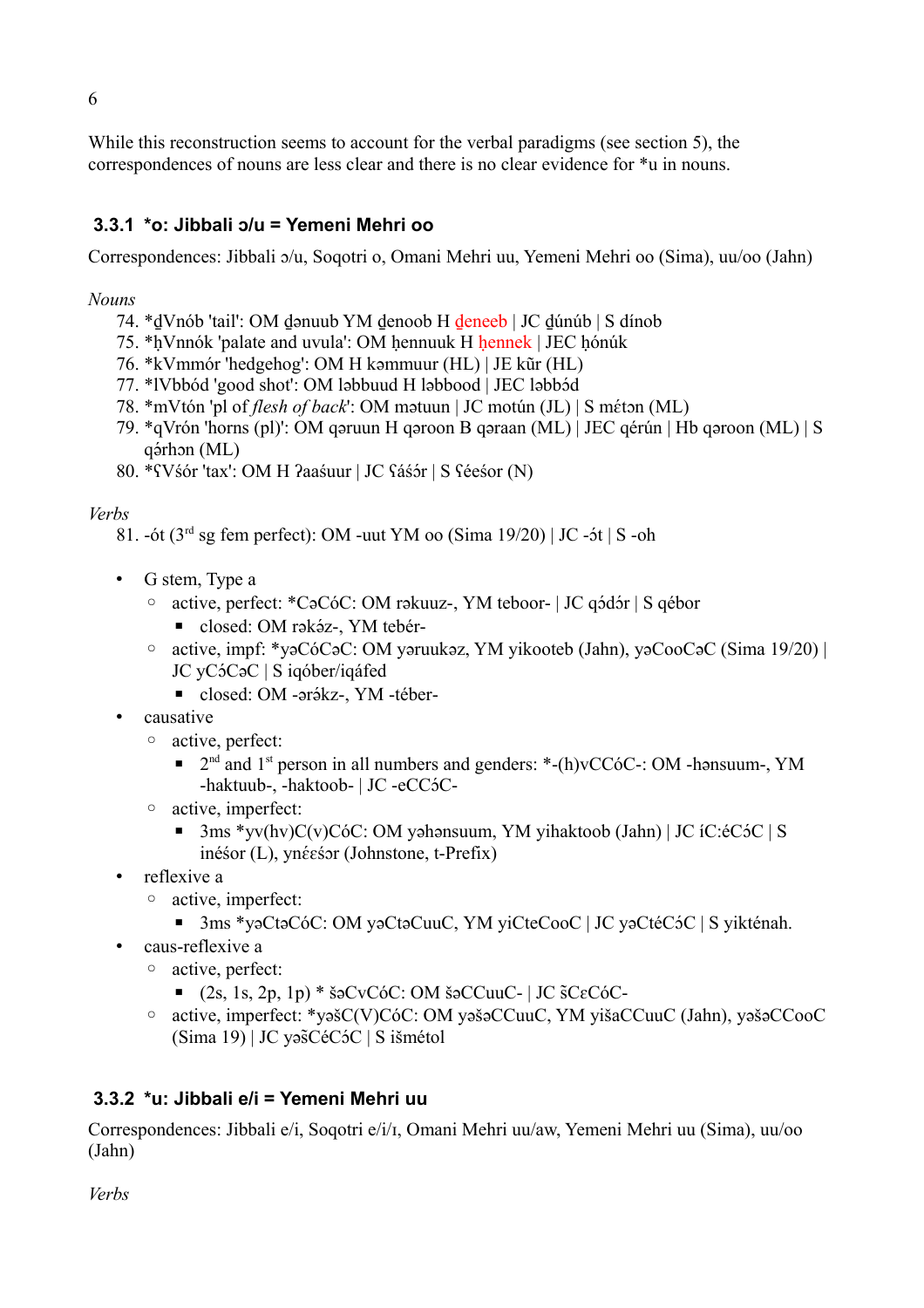- G stem, weak (CCv), perfect: OM CvCuu (ML) | JC eCCé, eCNí (JL) *[This correspondence might be accidental, arising from a generalization of one of the Proto-Semitic CCuu and CCii vocalizations to all CCv verbs.]*
- causative,
	- active, perfect
		- 3<sup>rd</sup> person \*haCCúC: OM -hənsuum-, YM -haktuub-, -haktoob- | JC -eCCéC- | S ʔinśir (L) ʔɪnśɪr (Johnstone, t-Prefix)
- reflexive **b** 
	- active, perfect: \*CtəCúC: OM əCtəCuuC, YM ktetoob | JC əCteCéC
- caus-reflexive a
	- active, perfect: \*šəCCúC: OM šəCCuuC, YM šaCCuuC | JC šəCCéC | S šímtel (L) šɪmtɪl (Johnstone, t-Prefix)

#### *Nouns*

86-89 (below) might be instances of \*u, but the correspondences differ.

### **3.3.3 Unclear Data**

The origin of Jibbali /ó/ is unclear. Cf:

- 82. \*h?ri 'small boat': OM háwri YM huurii | JC hórí (JL) JE hóri (ML) | S hóri (JL)
- 83. \*n?nVw 'pupil': OM náwnəw (ML), núun (N, Q, F SSL 1986) H ?enuunuu | JEC nónú (ML, SSL 1986)

OM  $/aw/ $\frac{*}{2}$ ? *ó?:$ 

- 84. \*sVh?d 'pl of *witness*': OM səháwd (aff shəd-) | JC shəd | S sod (shud) (ML)
- 85. \*y?m 'sun': OM ḥə-yáwm, YM ḥe-yuum (Jahn), H ḥə-yoom | JEC yum | S šam (ML) yôm, du yóomi 'day' (BL)

Other data with J é/í corresponding to Mehri oo/uu/aw:

- 86. \*b?n 'sons': OM hə-boon (constr. bəni points to high vowel) H hə-buun | JC min, def iin
- 87.  $\text{*m?h}$  'water': OM ḥə-mooh, -móh YM ḥamû H ḥe-myóḥ | JE  $\acute{\text{\emph{e}}}$ -mí JC é-míh
- 88. \*m?t 'death': OM mawt (however, pronominal amɛt-h points to low vowel; but YM miût) | JEC mít | S mayt, mi (ML)
- 89. \*tVnn?r 'oven': OM tənnáwwr YM tennûr | JEC ténír (JL, ML) | S ténnar (L)

## *3.4 High Front Vowels*

Regular correspondences in nominal and verbal forms between Jibbali and Omani Mehri support the reconstruction of two high front vowels, which we will denote by \*e (Jibbali e, OM ii) and \*i (Jibbali i, OM ay). The two vowels seem to have merged to /ii/ in Yemeni Mehri.

### **3.4.1 \*e: Omani Mehri ii = Jibbali e**

In Harsusi, both ii and ee are found. Since the Mehri forms given in HL are usually identical to the Harsusi forms in these cases (while they sometimes differ from those in ML), it is likely that the Harsusi transcriptions do not distinguish ee and ii as reliably as the Mehri forms Johnstone gives in his later Mehri Lexicon, i.e., it is possible that there is actually no such distinction in Harsusi.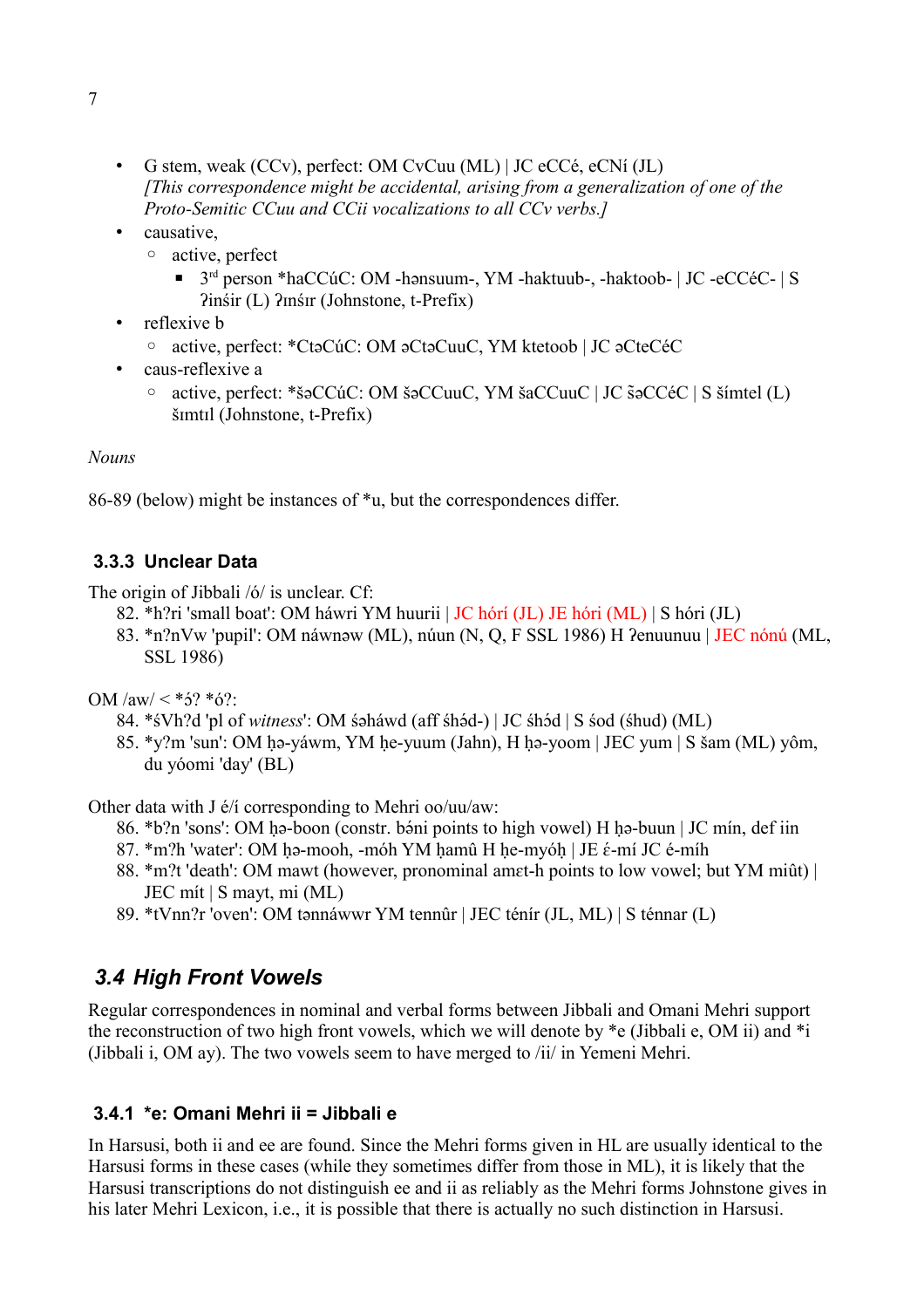#### *( M ii, H ii, J e)*

- 1. quadriliteral
	- 90. \*kVnséd 'shoulder': OM kənsiid H kənsiid (HL) | JE kenséd (HL) [Cf. SSL 1989 222]
	- 91. \*nVxrér 'nose': OM nəxriir (but pron anxəráyr-əh points to \*i) H nxeriir (HL) | JC naxrér (JL) JE nxerér (HL)  $|S \nvert$ fiáhrer (N), náhriir (L), náhrir (JL), náhrír (ML) $\}$
	- 92. \*śVfrér 'eyelash': OM śəfriir H śfəriir | JE śfərér (ML) | S {śfrir (HL), śfrər (ML)}
	- 93. \*nVxśéś 'inside of the nose': OM nəxśiiś (but pron anxəśáyś-əh points to \*i) H nexśiiś | JC naxśeś (JL) JE nexśéś (HL)
	- 94. \*ʕVrdéb 'neck': OM H ʔaardiib | JE ʕardéb (SSL 1989) | S ʕarédeb, du ʕaridébi (L)
	- 95. \*kVbkéb 'star': OM H kəbkiib | JC kəbkéb (JL) JE kebkíb (HL) | S {kékbeb (N), kebkib (HL), kábkib (JL, ML). Cf. kíbšib 'lucky star' (JL, ML)}
	- 96. \*śVnḏér 'splinter': OM śənḏiir H śəndiir | JEC śɛnḏér
- 2. triliteral
	- 97. \*ḏVhéb 'flood water': OM ḏəhiib H ḏəhiib (HL) | JEC ḏhéb
- 98. \*hésVn 'to them (f.)': OM hiisən YM heesen (Bittner) | JC hésən (JL) | S hésen (Bittner) 3. monosyllabic
	- 99. \*šét 'backside': OM šiit (but suff: šáyt-V points to \*i) H šiit | JC s̃ét (JL) JE šet (HL) | S šəh (ML)
	- 100. \*bés 'prep b with suffix 3fs': OM biis H biis<sup>[2](#page-7-0)</sup> | JC bes
	- 101. \*hés 'when': OM hiis H hiis, həs, əs | JEC hes, hés | S hes 'like' (ML)
	- 102. \*śé 'thing': OM,YM śī, H śi(i), śǝy | JE śi', JC śé | S śi (L), śī, śiʔ

#### *(M ii, H ee, Jibbali e)*

- 103. \*śVtrér 'little pool': OM śətriir, śtəriir H əśtəreer | JEC śtərér
- 104. \*mVśkék 'wooden spit, skewer': OM meśkiik H meśkeek (HL) | JE məśkék
- 105. \*séelVt (yVm) 'three days': OM siilət yuum H seelət yiim | JEC sélt ém
- 106. \*nVSét 'udder': OM ne?iit YM naa?iit H nə?eet | JE nSét JC naSét | S {ní?iḥ (L), néSəh  $(ML)$ }

Conforming with the general shift of \*e to Jibbali i close to nasals, \*e appears as Jibbali í in these examples:

- 107. \*ḏVnbén 'tails': OM ḏənbiin H ḏənbeen (HL) | JC ḏɛnbín (JL)
- 108. \*ḥVglém 'kind of grass': OM ḥəgliim H ḥəgəleem (HL) | JE ḥaglím
- 109. \*śVynén 'gland in neck; gill': OM śəy(ə)niin H śyəneen | JE śəyənin JC śaynin

The correspondence between M ii and J e is also supported by other words without known H cognate.

- 110. \*bəbréq: OM bəbriiq | JEC təbréq
- 111. \*ḥəbrér 'sand dune': OM ḥəbriir YM ḥabriir | JE ḥəbrér
- 112. \*kəbrét 'sulphur': OM kəbriit | JEC kəbrét | S kəpriit (ML)
- 113. \*kərféf 'lip': OM kərfiif YM karfiif | JE kərfé JC kɛrféf
- 114. \*mənkéb: OM mənkiib | JC mənkéb
- 115. \*məwsér: OM məwsiir | JE məbsér
- 116. \*mVśfé(ʔ/w?) 'nail sharpened...': OM məśfiiw | JC məśféʔ
- 117. \*raʕféf 'horse's mane': OM rafiif | JC raʕféf
- 118. \*rədwéd 'nit': OM rəd(ə)wiid YM reduwiit | JEC ɛrdéd

<span id="page-7-0"></span><sup>2</sup> Text 10, line 4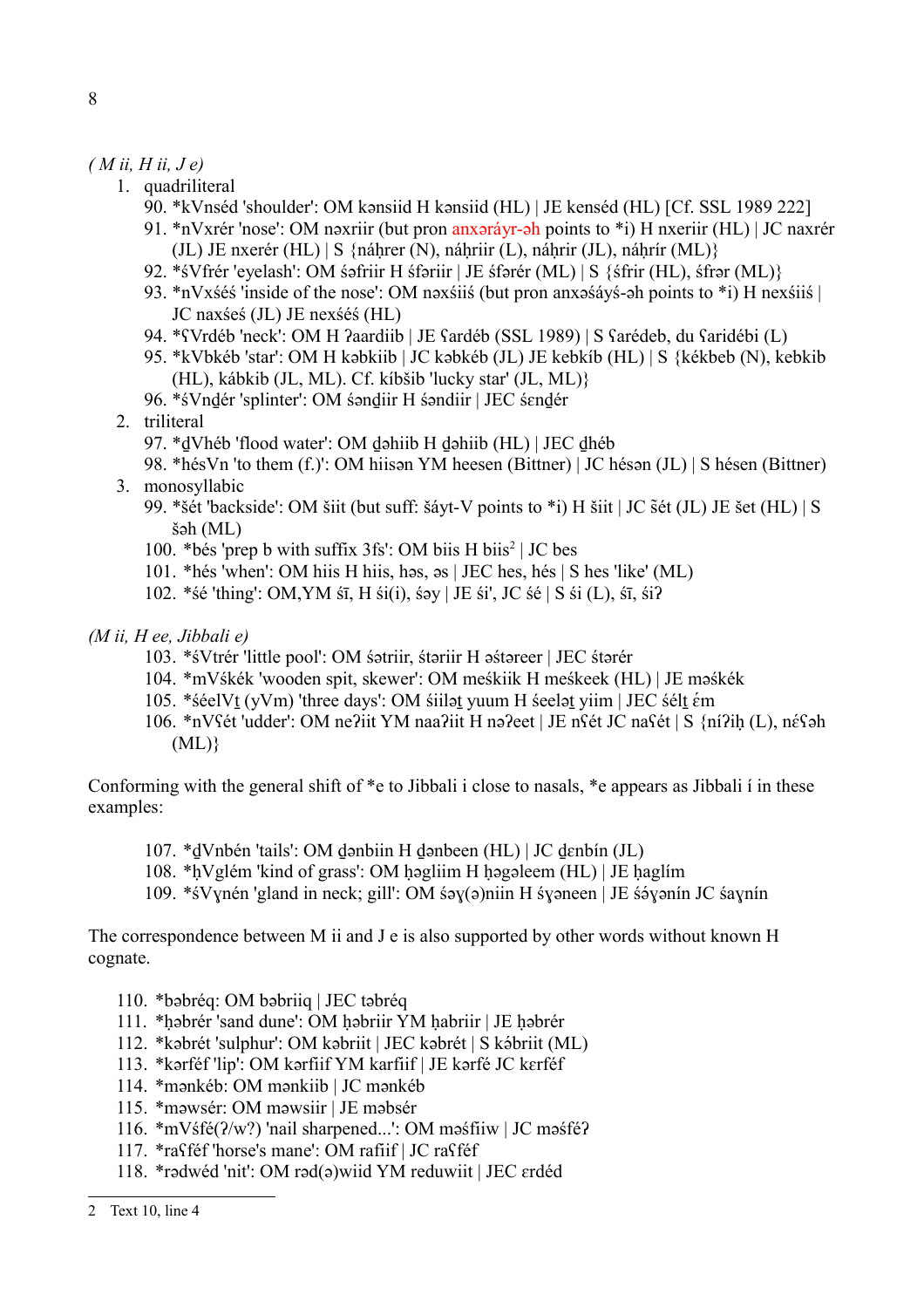119. \*rəɣréɣ 'soft sand': OM rəɣriiɣ | JC rəɣréɣ JE rɣəréɣ

### **3.4.2 \*i: Omani Mehri ay = Jibbali i**

In Harsusi, this vowel appears as /ii/ in non-initial syllables:

- 120.  $*(2V)$ kí 'we two': OM  $2\delta$ akáy | JC  $(2\delta)$ sí | S ki
- 121. \*(ʔV)tí 'you two': OM ʔətáy H ʔetii | JE ti (HL) | S ti (HL)
- 122. \*ḏVríʔ 'strange(r)': OM ḏəráyʔ H ḏeriiʔ | JC ḏíríʔ | S dírhi (JL)
- 123. \*fVṭVrí 'month name': OM fəṭəráy YM faṭarii H fəṭərii | JC fəṭərí
- 124. \*ɣéṯíʔ 'pl of *neck*': ML ɣayṯáyʔ H ɣeeṯii | JEC ɣéṯí
- 125. \*məhrí 'Mehri': OM məhráy YM mehrii H məhrii | JEC mɛhrí
- 126. \*śəḥrí 'śḥeri': OM śəḥráy H śḥərii | JC śḥɛrí
- 127. \*ṭeríʔ 'fresh': OM ṭəráyʔ (HL) H ṭəriiʔ | JE ṭéríʔ (HL)
- 128. \*ṯVbrín 'hyena': OM ṯəbəráyn, ṯəbəray'n YM ṯibríin H ṯebereen (HL) | JEC ṯiirín
- 129. \*?Vrníb 'hare': OM ḥarnáyb YM haarneeb H ḥe-ynēb, -ynáyb (HL) | JE ?érníb JC ?erní
- 130. \*ʕVgín: OM ʔaagáyn H ʔaagiin | JE ʕágín (HL)

In the first syllable, \*í is reflected as /ə/ in Harsusi:

- 131. \*śímVl 'left hand': OM śayməl YM śíimel H śəməl | JC śīyēl | S śímhil (śémhel, śémel) (L)
- 132. \*bídi 'liar': OM báydi H bádi | JC bídí | S bídehi (L)
- 1[3](#page-8-0)3. \*bi 'prep. *b* with suffix 1cs': OM bay H bəh<sup>3</sup> | JC bi (JL)
- 134. \*ṭít 'one (f)': OM ṭáyt H ṭət | JEC ṭit | S ṭəyh (JL, ML)
- 135. \*tídí? 'pl of *breast*': OM tiidáy? H teedi, tódi (HL) | JEC tiidí?

With unknown or unclear Harsusi form:

- 136. \*bíš 'prep b with suffix 2fs': OM bayš | JC bisä
- 137. \*bVrík: OM bəráyk | JC bérík
- 138. \*gərgír 'fish-trap': OM gərgáyr YM jarjayr | JE gərgír
- 139. \*ɣVrṣín 'upper arm': OM ɣərṣáyn | JC ɣarṣín JE ɣalṣín (SSL 1989)
- 140. \*híni 'prep h 1sg': OM háyni | JC híni
- 141. \*hVsíf 'selfish; grasping; base': OM hesáyf | JC hsíf
- 142. \*kVfíl 'sponsor': OM kəfáyl | JEC kfíl
- 143. \*mVḥín: OM məḥáyn | JEC miḥín
- 144. \*mVhír: OM məháyr | JEC méhír
- 145. \*mVní 'prep mVn with suffix 1cs': OM mənáy | JC míní (JL) | S ménhi, miniho (L)
- 146. \*nVkíd 'unpleasant': OM nəkáyd | JC nkíd
- 147. \*šbí 'gum': OM hebáy (HL) | JC šbí
- 148. \*xVrfí 'being, travelling with summer rains': OM xərfáy | JEC xarfí
- 149. \*ʔVblís: OM ʔəbláys, bəláys | JC ʔəblís
- 150. \*ʕamqí 'medium, middling': OM 'aamqáy (ML) | JC ʕamqí | S ʕámqəhi (ML)

### **3.4.3 Correspondences in Verbal Inflection**

The reconstruction of  $*$ e and  $*$ i is largely supported by the vocalization of finite verb forms:

<span id="page-8-0"></span>• G stem, type A, active, impf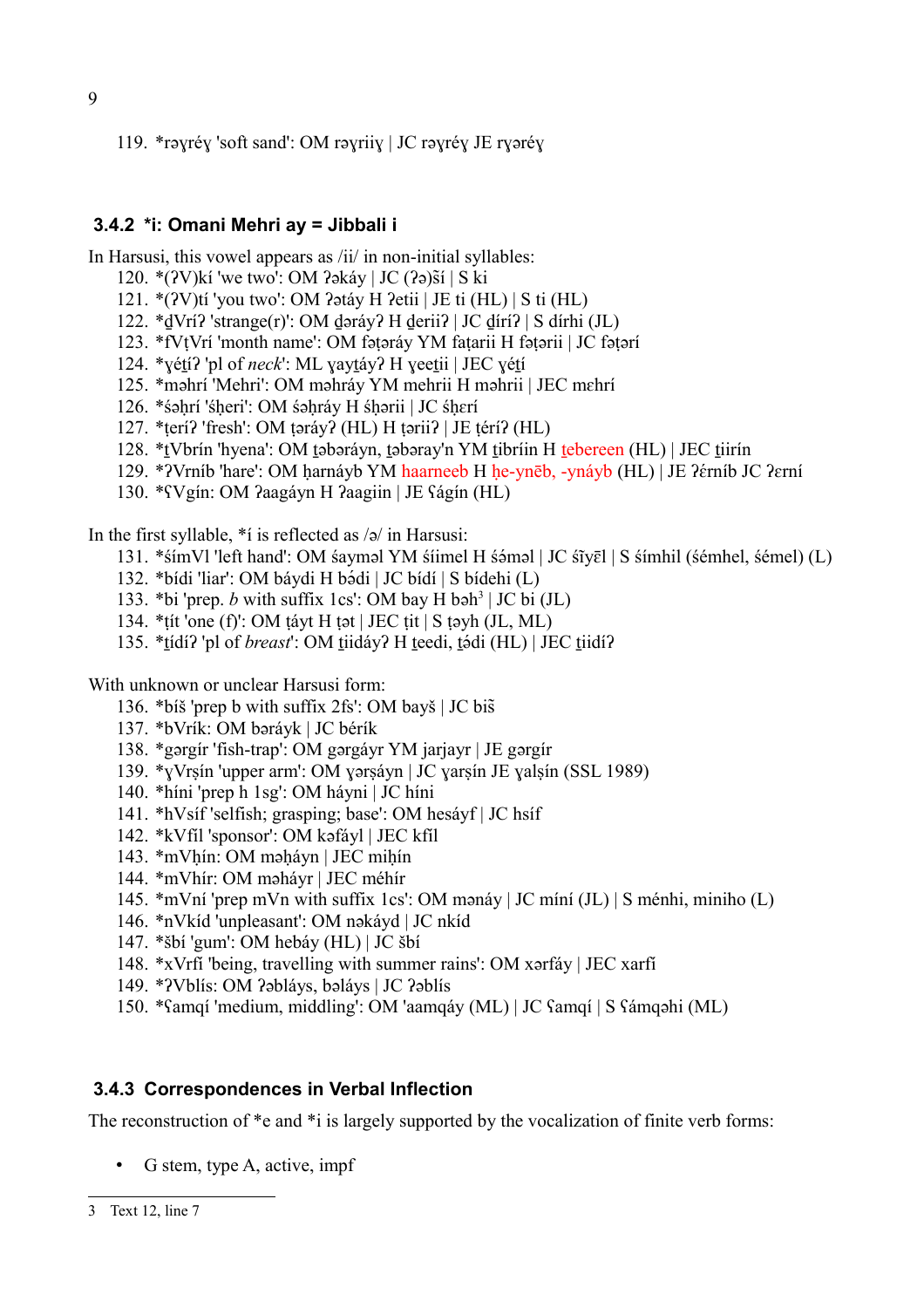- 10
- 2fs \*?: OM təreekəz, YM tetiiber | JC tiqdir | S teqófid
- G stem, type A, passive, impf/subj
	- 2fs \*tvCCíCi: OM tərkáyzi | JC irefíṣ
	- 3mpl \*yvCCéC: OM yərkiiz | JC ireféṣ
	- 2mpl \*tvCCéC: OM tərkiiz | JC ireféṣ
	- G stem, type b, passive, impf/subj
		- 2fs \*tvCCiCi: OM tərkayzi | JC irefíṣ
		- 3mpl \*yvCCeC: OM yərkiiz | JC ireféṣ
		- 2mpl \*tvCCeC: OM tərkiiz | JC ireféṣ
- G stem, type B, active, perfect
	- 3ms \*CeCVC: OM ṯiibər, YM kiiteb | JC feḏər | S CeCiC
- G stem, type B, active, subjunctive:
	- 2fs \*tVṯbiri: OM təṯbayri, YM tetbiir | JC təfḏír
	- 3mpl \*yVṯber-: OM yəṯbiir, YM yitbiirem | JC yəfḏér
	- 2mpl \*tVṯber-: OM təṯbiir, YM tebiirem | JC təfḏér
- G stem, Type b, active, perfect:
	- 3ms \*CéCVC: OM ṯiibər, YM kiiteb | JC féḏər | S CéCiC
- G stem, Type b, active, subjunctive
	- 2fs \*tVṯbíri: OM təṯbáyri, YM tetbiir | JC təfḏír
	- 3mpl \*yVṯbér-: OM yəṯbiir, YM yitbiirem | JC yəfḏér
	- 2mpl \*tVṯbér-: OM təṯbiir, YM tebiirem | JC təfḏér
- causative, active, perfect
	- 3mpl \*hVnsém: OM hənsiim | JC eflét
- causative, active, imperfect
	- 2fs \*tv-(hv)C(v)CíC-i: OM təhənsáymi | JC iffílít
	- 3mpl \*yv-(hv)C(v)CéC: OM yəhənsiim | JC íffélét
	- 2mpl \*tv-(hv)C(v)CéC: OM təhənsiim | JC efélét
- reflexive a, active, imperfect
	- 2fs \*təCtəCíC: OM təntəfáyzi | JC təftígír
	- 3mpl \*təCtəCéC: OM yəntəfiiz | JC yəCtéCéC
	- 2mpl \*təCtəCéC: OM təntəfiiz | JC yəCtéCéC
- reflexive a, active, subj
	- 3ms \*yəCtéCəC: OM yəCtiiCəC, YM yiCtiiCeC | JC yəCtéCəC | S l-ikténaḥ
	- 2fs \*təCt(í/é)CəC: OM təntiifəz | JC təCtíCəC
- reflexive b, active, perfect
	- 3mpl \*əCtəCéC: OM əftəkiir | JC əCteCéC
- reflexive b, active, imperfect
	- 3ms \*yəCtəCéCən: OM yəCtəCiiCən, YM yiktetiiben | JC yəCtəCéCən
	- 2fsg \*təCtəC(í/é)Cən: OM təCtəCiiCən | JC əCtəCíCən
- caus-reflexive a, active, perfect:
	- 3mpl \*šəCCéC: OM šəCCiiC | JC səCCéC ä
- caus-reflexive a, active, imperfect:
	- 2fs \*təšəCCíCi: OM təšəCCáyCi | JC ətsCéCíC ä
	- 3mpl \*yəšəCVCéC: OM yəšəCCiiC | JC yəsCéCéC ä
	- 2mpl \*təšəCVCéC: OM təšəCCiiC | JC tsCéCéC ä
- caus-reflexive a, active, subj: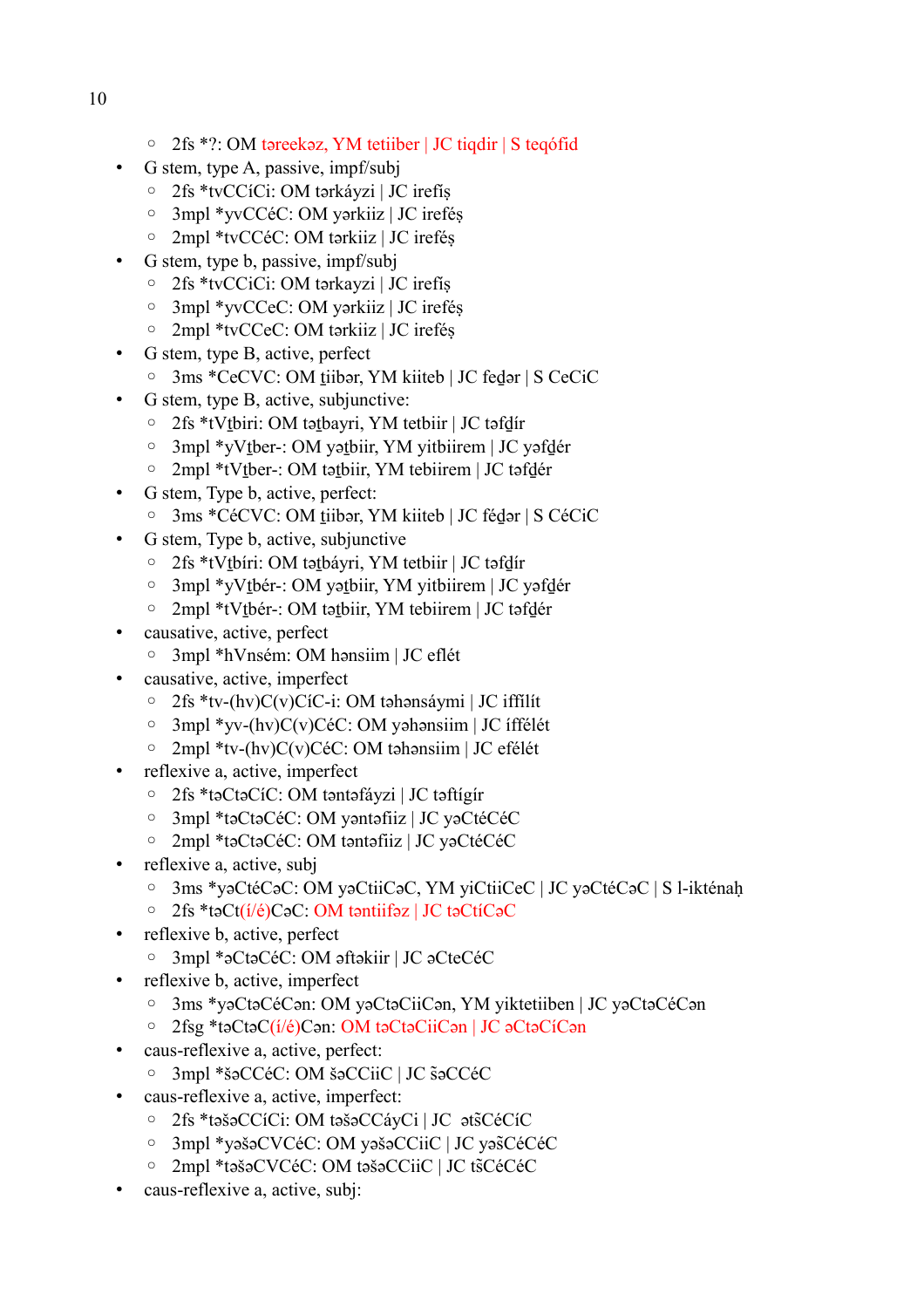◦ 2fs \*təšíCCəC: OM təšəQCCər | JC tsíCCəC ä

#### **3.4.4 Other Correspondences**

After back or emphatic consonants, \*e and \*i merged to /ay/ in Western MSA:

- 1. Jibbali i (with nasal -> original vowel cannot be determined)
	- 151. \*təlh?m 'spleen': OM təlhaym | JEC tɛlhím | S {tálhən, tálhem (SSL)}
	- 152. \*qəbʕ?n 'scorpion': OM H qəbáyn | JE šʕiin w
	- 153. \*ḥ?m 'father-in-law': OM YM H ḥaym | JEC ḥim | S ḥam, ḥem- (L)
- 2. Jibbali e
	- 154. \*ʕərqéb 'mouse': OM ʔaarqáyb H ʔarqáyb | JEC ʔarqéb (HL, JL)
	- 155. \* śatrér 'rag, strip of cloth': OM ś(a)t(a)ráyr H śataráyr | JEC śátrér
	- 156. \*śəṭét 'long path in awkward place': OM śəṭáyṭ | JC śíṭéṭ
	- 157. \*yég 'man': OM YM H yayg | JC yeg, JE  $\chi$ éig | S  $\chi$ áyg (L, ML)

#### This sometimes also happens when the vowel and the consonant are not adjacent:

- 158. \*qVṭmím 'butter': OM qəṭmiim H qeṭmáym (HL) | J qaṭmím (Siméone-Sennelle 2011) | S  ${q$ átmehəm (SS 2011) qatmhim (HL) qátməhim (ML) ${ }$
- 159. \*ɣVréb 'raven': OM yəɣrayb YM ḥaɣaráyb H yəɣəreeb (HL) | JEC aɣəréb | S ʕárib (L) aʕreb (HL)

#### **3.4.5 Problematic Data**

In an initial syllable, Omani Mehri ay can also correspond to Jibbali u or o, as noted already by Bittner. The environments for \*u and \*o and the environments for the different Soqotri reflexes are unclear. We will assume a corresponding proto-phoneme by  $i_2$ , leaving open whether it can be identified with another phoneme and whether it was a single phoneme at all.

- OM ay, Harsusi  $\triangleleft$ /ay = JC u = S e, i
	- 160. \*tí<sub>2</sub>n 'clay': OM H tayn | JC tun
	- 161. \*hí<sub>2</sub>tVm 'sky': OM háytem YM hîtem H hátam | JC šútum JE šétam | S ?é?eten (HL)  $P$ iitin  $(L)$
	- 162. \* $Si<sub>2</sub>b$  'white hair': OM sayb H sayb | JEC sub
	- 163. \*trí<sub>2</sub>t 'two (fem)': OM atrávt YM (Jahn) triit H terét B teerti | JEC trut | S trih (ML)
	- 164. \*ṭí2f 'myrrhe': OM YM ṭáyf | JEC ṭuf | S ṭayf (L, ML)
	- 165. \*tí2š 'goat': OM táyh YM teyh H taayeh | JC tuš | S teš (L)
- Mehri ay, Harsusi ee/ay/ii = JC  $o = S$  ay, o, iya 166. \*bi<sub>2t</sub> 'house': OM bayt (constr bət) YM beyt, beet H beet | JC bot JE (b)uut (HL) | S {beyt, pron. bét-iš  $(L)$ , bayt  $(JL)$ }
	- $167.$  \*qí<sub>2</sub>z 'summer': OM H qayz YM qayt | JC qod. | S {qiyat (L) qə́yat (JL)}
	- 168. \*ṣí2d 'fish': OM YM H ṣayd | JE ṣud JC ṣod | S {s.óodeh (N) śóde (L) s.ódəh (S ML)}
	- 169. \*škí<sub>2</sub>? 'sword': OM əškáy YM škii H əŝkii?, əŝkeew | JC štó? JE ŝtó? | S ško? (JH, JS, S ML)

Notably, this correspondence is also found in Arabic loanwords: JC fúdet, H fáydəh 'benefit' < ar faa'ida. This suggests that the original vowel was a high front vowel or the diphtong \*ay.

What all these words have in common is the presence of an alveolar, dental or lateral sound, often an alveaolar stop. However, this feature does not separate this reflex from Jibbali /i/, as shown by \*tit 'one  $(f_1)$ ' > J i vs. \*ti<sub>2</sub>f 'myrrhe', \*ti<sub>2</sub>n 'clay' > J u.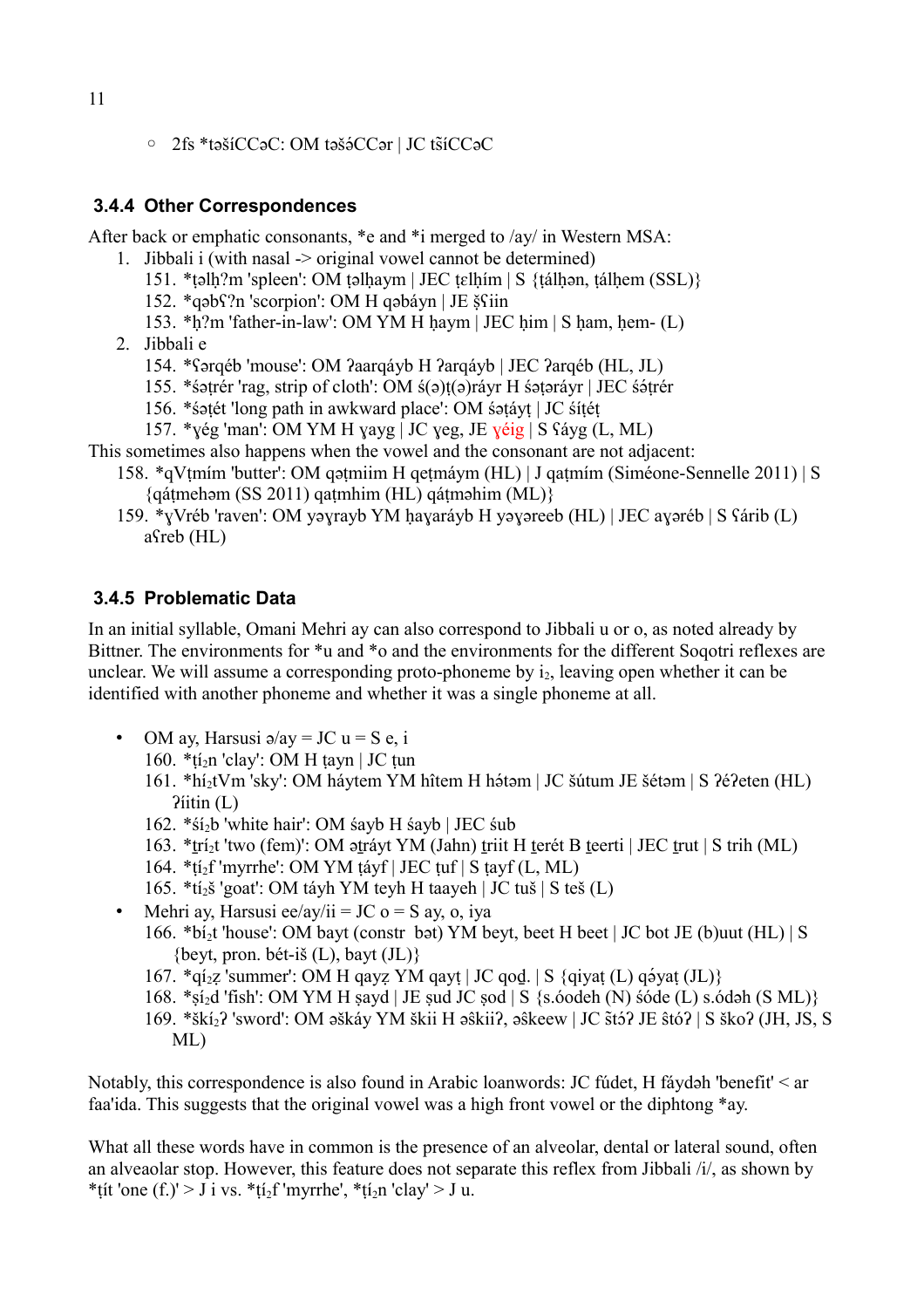Furthermore, the following data do not fit into the reconstruction of  $*$ i and  $*$ e:

- M ii J i S e
	- 170. \*k?rVś 'belly': OM kīrǝś YM kírś H kēreś (HL) | JE šurś (ML) JC sirś (JL) | S šéeriś ä (N)
	- 171. \*d?d 'uncle': ML ḥə-diid, pron ḥə-dáyd-i/ḥə-dəQd-ya YM ha-diid H ḥe-dēd | JEC did | S {dédo (dido) (L) dédoh, edíd- (JL) dédoh (ML)}
- $\bullet$  M ii J e S  $\varepsilon$ 172. \*śVl?t 'three': OM śhəliit YM śəlét, śeliit H śəláyś | JEC śhəlét | S śəleh (ML)
- M ii  $J \acute{\epsilon}$ 173. \*?in?t 'women (pl)': OM ḥə-yniit H ḥaa-niit (HL) | JC inét | Hb ḥáynət (ML)
- M av/ii JC  $e$ 174. \*śaɣṯ?t 'three': OM śaaṯáyt YM śaɣatiit H śaafáyt | JE śáṯét JC śɔṯét | S śaʕtɛh (ML)
- M H av JC i 175. \*m?t 'when': OM H mayt | JEC mit | S míʔito (ML)
- OM H yii YM iyee JEC u 176. \*mVt 'hundred': OM əmyiit YM miyêt H myiit | JEC mút

# *3.5 Evidence for Diphthongs*

While diphthongs are uncommon in Soqotri and Jibbali, ay and aw are highly common in Omani Mehri. In many instances, ay and aw are variants of ee/ ii and oo/uu after pharyngeals, uvulars and emphatics.

There are only few instances of diphthongs outside of Western MSA, mostly in these environments. In addition to the words for 'myrrhe', 'house' and 'summer' mentioned above, this includes

- 177. \*ɣayg 'man': OM H B ɣayg, YM ɣayǧ | JE ɣéig, JC ɣeg | Hb ɣayj | S ʕayg (L, ML)
- 178. \*ḏ.ayʔ 'smell, perfume': OM ḏ.aay (HL), H ḏ.ayʔ | JE ḏ.ay' (HL) | S ṭay (HL)
- 179. \*ʕayn 'eye': OM ʔaayn, YM ʔayn | JE ʕayn, JC ʕíhn | S ʕain (L, SSL)

In a few cases, Jibbali Vb allows for the reconstruction of PMSA \*Vw:

- 180. \*lɔwḥ 'board': OM lawḥ, YM looḥ | JEC lɔbḥ | S looḥ (L, N)
- 181. \*mVdéwrVm 'heels': M mədáwrəm, JC midébrəm, S {medérhEm (SN SSL89), mídrhem  $(L)$
- 182. \*fVṭáwri 'dual of *month name*': OM H fəṭáwri | JEC féṭábri

This correspondence is also found in the plural OM *masáwgad*, JEC *misébgad* 'mosques', which probably post-dates Proto-MSA.

The reconstruction \*Vw is also plausible in

183. \*kɔwb 'wolf': OM kawb YM koub H kawb/koob B kawb | JEC kɔb

# *3.6 CvC and CvC2C2 Words*

 $CvC$  and  $CvC_2C_2$  Nouns and particles often show the expected reflexes of low mid vowels. The presence of short vowels in WMSA suggests that some CvC words originally had a geminate second radical.

184. \*śɛff 'lower limb/leg/foot; footprint': OM śaf, H śeef | JEC śɛf | S śaf, śaaf (SSL89) 185. \*śɛkk 'sin': OM śak | JC śɛk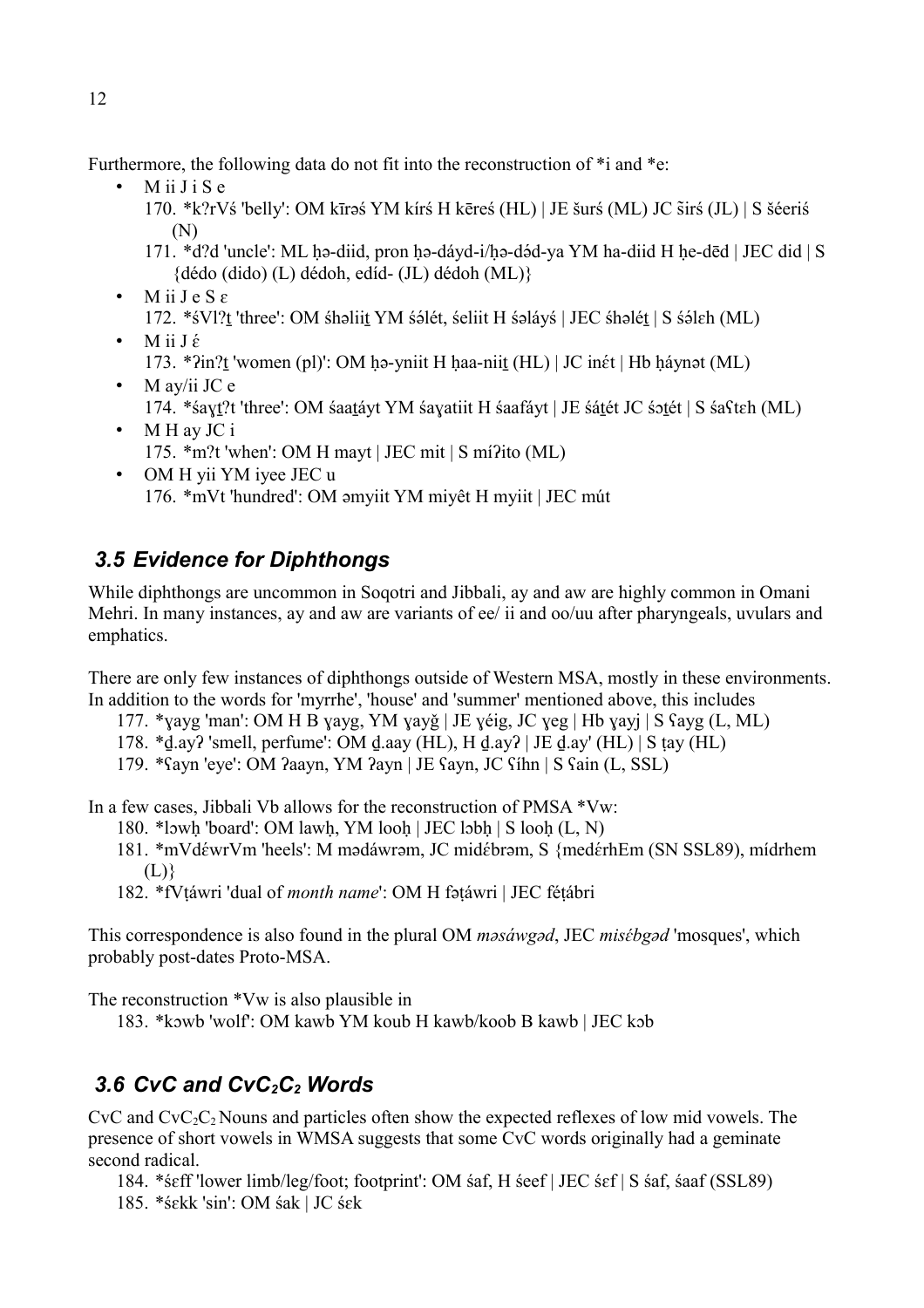- 186. \*?εmm<sup>[4](#page-12-0)</sup> 'mother': ΟΜ εεm /ʔaam/ | JC ʔέm | S ʔem- (L), ʔəm (JL)
- 187.  $*$ hal 'oil': OM haal | JEC hahl | S hal (L)
- 188. \*h(ɔ?ɛ?a?)m 'if': OM haam, H ʔam (cf. Akkadian šumma, Geez ʔəmma, Arabic ʔin, Hebrew  $2$ im)
- 189. \*kɔll 'all': OM kaal, kall- (Rubin), YM kall, H kal, kaal, kall | JE kɔl, kɛl-, JC kɔhl, kɔl, kɔ́ | S kɔl, kal (ML)
- 190. \*sɛdd 'relations; friendship': OM sad | JEC sɛd

 $CvC<sub>2</sub>C<sub>2</sub>$  verbs show a high mid vowel:

- 191. \*ɣeṭṭ 'to choke on s.th.': OM ɣəṭ | JE ɣéṭ, JC ɣeṭṭ | S ʕəṭ (JS)/ʕeṭ (ML)
- 192. \*šedd 'to stop, ...': OM H həd | JE šéd, JC šedd | S yhəd (HL)
- 193. \*ṭeśś 'to shower; to jump up': OM ṭəś, H ṭəś | JE ṭéś, JC ṭeśś
- 194. \*ṭenn 'se reposer': OM ṭən | JE ṭin, JC ṭenn | S ṭenn (L)/ṭen (ML)

In the following cases, there is an alternation between expected reflexes of low and high mid vowels. In general, H shows the expected reflex of a high vowel. OM and S seem to agree.

- 195. \*š(ɔ/o)mm 'name': OM ham (with pronominal affix həmməh, Rubin 2007), YM hamm, H həm | JEC šum | S šem (L)?, šɛm (JL, ML)
- 196. \*b( $\varepsilon$ /e)r 'already': OM bər/b $\varepsilon$ r, YM bər, H bər/bar | JC ber | S bér (L, ML)/bər (JJ)
- 197. \* $b(\varepsilon/\varepsilon)$ r 'son': OM bər, YM ber, H bər | JC b $\varepsilon$ r | S bar (L)/bər (HL, ML)
- 198.  $k(\varepsilon/\varepsilon)$ ff 'palm of hand': OM kaf, YM keff/kaff, H kəf | JEC kéf
- 199. \*k(ɛ/e)m 'how many?': OM kəm, YM káam, H kəm | S kem (L), kəm (HL, ML)
- 200. \*s(ɛ/e)mm 'poison': OM sam, YM semm, H səm | JE sɛm, JC sɛhm | S sam (L, ML, N)
- 201. \*s(ɛ/e)r 'behind, back': OM saar, YM ser | JEC sér | S sar (L, JJ, HL)
- 202.  $*(\varepsilon/\varepsilon)$ ś 'shower': OM taś, H təś | JEC t $\varepsilon$ ś
- 203. \*š(ɛ/e)tt 'six (m)': OM hət, YM hitt, hiitt, H háttə(h), B hɛt | JEC šɛ́t | Hb hɛt | S hyat (L, ML)

\*e or \*i can be reconstructed for the following words:

- $204. *d(e/i) m<sup>5</sup> 'pus': OM dom | JC dihm | S dim, dem (SSL), dam (N)$  $204. *d(e/i) m<sup>5</sup> 'pus': OM dom | JC dihm | S dim, dem (SSL), dam (N)$  $204. *d(e/i) m<sup>5</sup> 'pus': OM dom | JC dihm | S dim, dem (SSL), dam (N)$
- 205. \*šidd 'thunder': OM həd YM hudd | JEC hid | S šed (HL)

## *3.7 Evidence for Stressed \****ə**

Stressed / $\acute{o}$ / in Western MSA is the reflex of high vowels in closed syllables. In Jibbali, stressd / $\acute{o}$ / is rare. It seems to correspond to WMSA /ii/:

- 206. \*?əb 'father': OM ?iib, hayb YM heyb H hayb | JC ?iy 'father', ?ə́b 'big' | Hb həb | S ?iyf-(ML) 'father', ?ə́?əb (ML) 'big'
- 207. \*śəgərət 'mountain pass': OM śəgəriit | JE śəgər $\acute{\text{et}}$  JC śəgərət | S śə $\acute{\text{g}}$ reh (ML)
- 208. \*štət 'six (f.)': OM yetiit H yeteet | JEC štət | S hyə́təh (ML, JL) híte, ?íte, yíte (L)

### *3.8 Summary: Correspondences in Stressed Syllables*

Reflexes in brackets occur in certain environments instead of the default reflex.

| Proto-<br>MSA<br>Sogotri<br>entral<br><b>Wes</b><br>Jibbali<br>siem |  |  |  |  |
|---------------------------------------------------------------------|--|--|--|--|
|---------------------------------------------------------------------|--|--|--|--|

<span id="page-12-0"></span>4 Gemination reconstructed on the basis of J, where -m- is not elided.

<span id="page-12-1"></span><sup>5</sup> Note that \*e becomes i in Jibbali in the neighborhood of nasals.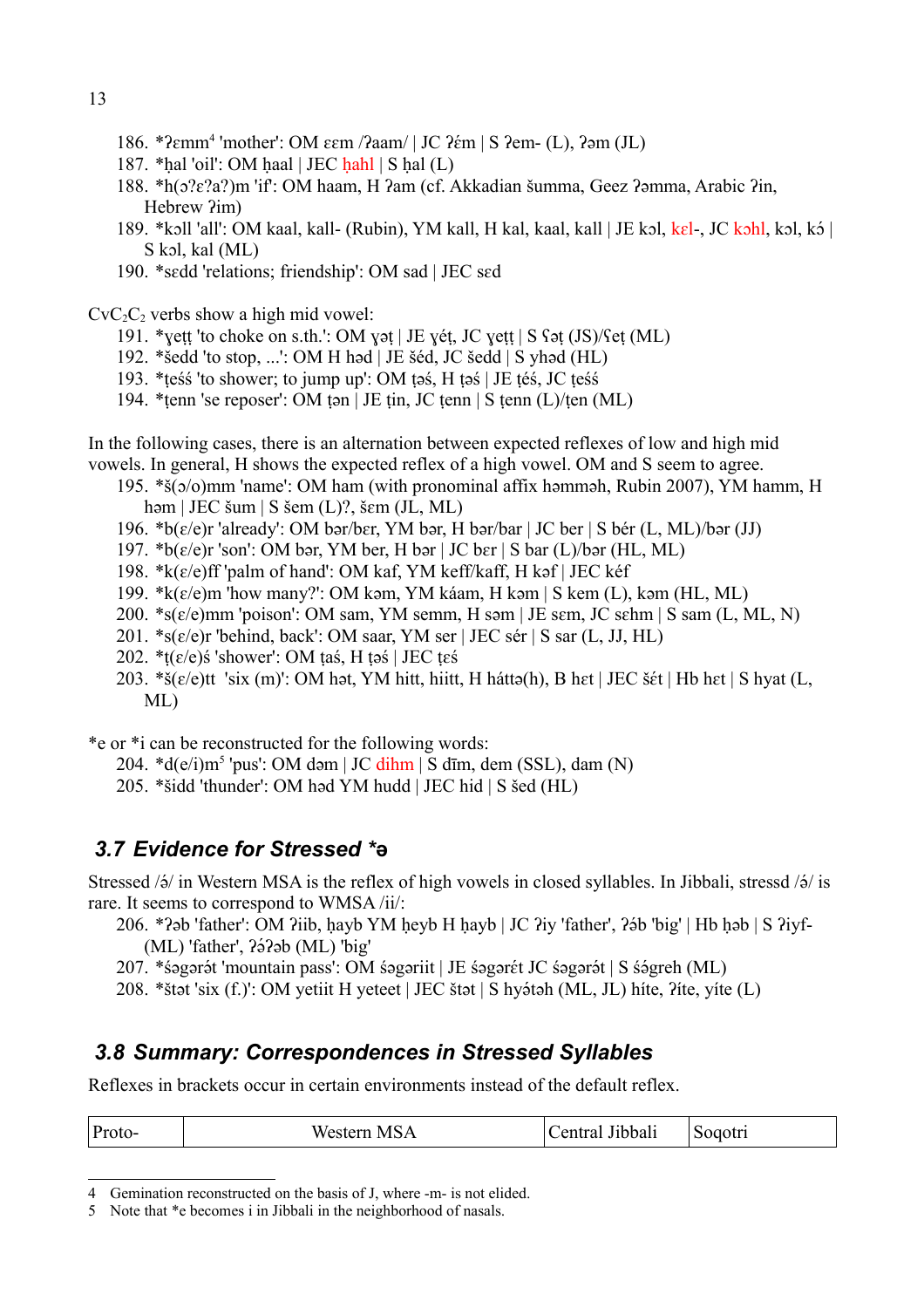| <b>MSA</b>          | Omani Mehri  | Yemeni Mehri | Harsusi      |                           |      |
|---------------------|--------------|--------------|--------------|---------------------------|------|
| $\ast_{\mathrm{a}}$ |              | $\mathbf{a}$ |              | $\mathbf{a}$<br>$\rm{a}$  |      |
|                     |              | ${\rm aa}$   |              |                           |      |
| $*_\varepsilon$     |              | $\rm{a}$     |              | $\boldsymbol{\epsilon}$   | e, a |
|                     |              | ee           | ee(ə)        |                           |      |
| $*_{e}$             | $\Theta$     | i [Sima]     | $\Theta$     | e(i)                      | e, i |
|                     |              | ii (ay)      | ee $(a, ay)$ |                           |      |
| $*_{1,*i_2}$        | $\Theta$     | i [Sima]     | $\Theta$     | i; 0, u                   | i; o |
|                     | ay           | ii (ay)      | ii (ay)      |                           |      |
| $*_3$               |              | $\mathbf{a}$ |              | $\mathfrak{0}(u)$<br>0, a |      |
|                     | $00\,$       |              |              |                           |      |
| $*_{0}$             | $\Theta$     | $\rm{a}$     | $\gamma$     |                           |      |
|                     | $00\,$<br>uu |              |              |                           |      |
| $\ast_{\mathbf{u}}$ | $\Theta$     | u [Sima]     | $\gamma$     | e(i)                      | e, i |
|                     | uu           |              | $00\,$       |                           |      |
| $*_2?$              |              | ii (ay)      |              | $\Theta$                  | e, i |

# **4 Origin of Multiple Stress in Jibbali**

In general, stress seems to spread backwards until it reaches a double consonant or the beginning of the word. In particular, the rules \*CvC'vC --> C'vC'vC (exception: \*ʕaybɛ́l 'flint', \*ʔid̪ɛ́n 'ear') and \*CvCC´vC --> CvCC´vC are confirmed by much of the nominal data above. This shows that multiple stress does not have to be reconstructed for PMSA nouns where it does not occur in Mehri. Stress in Jibbali verbs is not predictable that well, but other language-internal factors may operate in addition to regular sound-change.

# **5 Reconstructing Vowels in Verbs**

## *5.1 G Stem Conjugation*

◦ Type A

■ Active, Perfect

<span id="page-13-0"></span>

|                |           | Mehri (ML)          | Jibbali (JL)                  | Soqotri          |
|----------------|-----------|---------------------|-------------------------------|------------------|
| $3 \text{ ms}$ | *rVkóz    | rəkuuz              | qódór                         | $q$ ófod $(L)$   |
| $3$ fs         | *rVkVz-ót | rəkəzuut            | qódórót                       | $q$ efédoh $(L)$ |
| $2 \text{ ms}$ | *rVkóz-k  | rəkəzk              | qódórk                        | $q$ ófodk $(L)$  |
|                | *rVkóz-k  | rəkəzš <sup>6</sup> | $q\acute{o}d\acute{o}r\sim s$ | $q$ ófodš $(L)$  |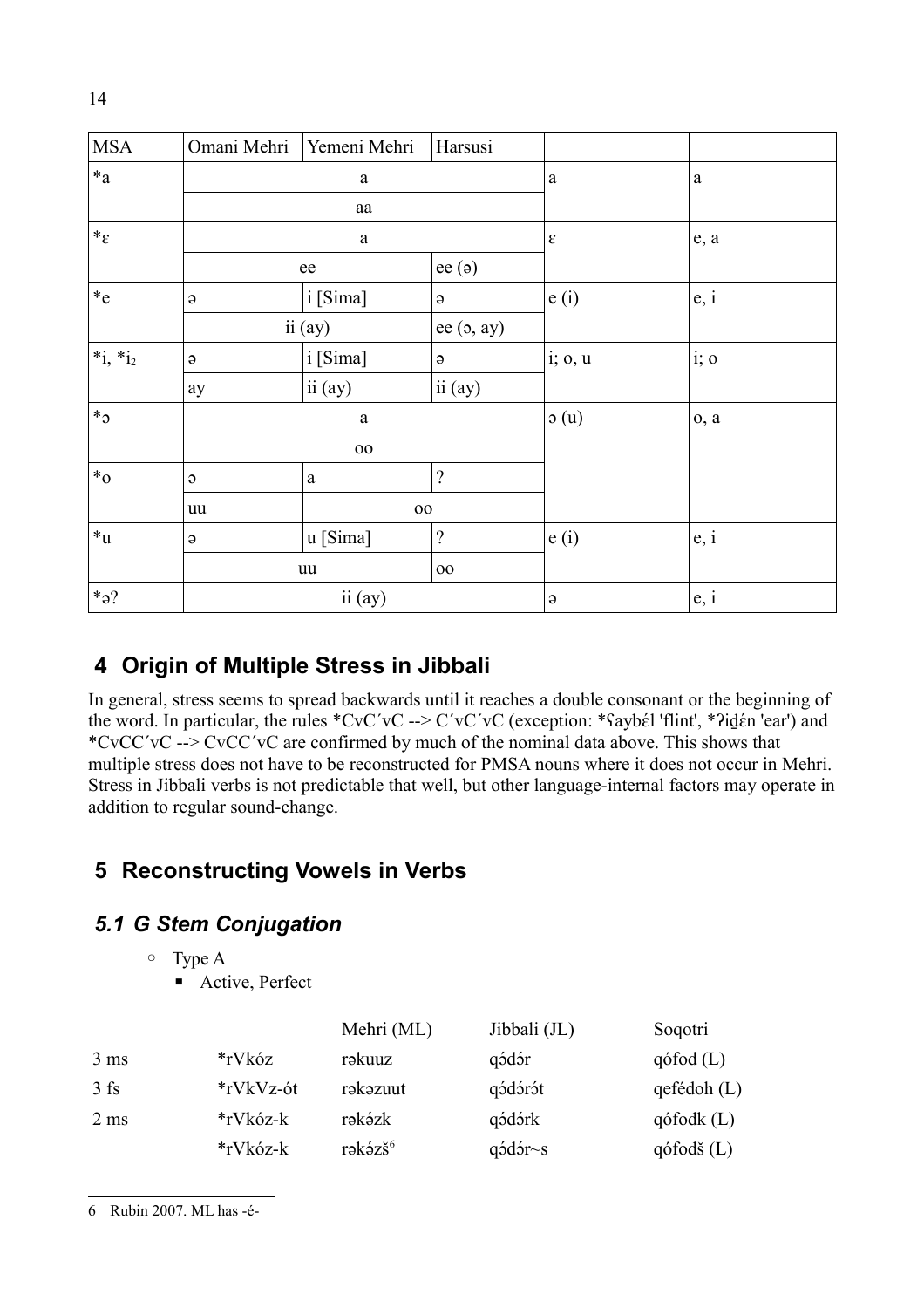| $1 \text{cs}$ | *rVkóz-k        | rəkəzk   | qódórk                         | $q$ ófodk $(L)$ |
|---------------|-----------------|----------|--------------------------------|-----------------|
| 3 mdu         | $*$ rVkVz-3     | rəkəzoo  | qódóró                         | qofódo(L)       |
|               | *rVkVz-vtó      | rəkəztoo | qódórtó                        | qofodéto (L)    |
| $1/2$ du      | *rVkóz-ki       | rəkəzki  | $q\acute{o}d\acute{o}r\sim$ si | qofódki (L)     |
| 3 mpl         | $*_{r}V_{k}$ ?z | rəkáwz   | qódór                          | $q$ éfed $(L)$  |
|               | *rVkóz          | rəkuuz   | qódór                          | $q$ ófod $(L)$  |
| 2 mpl         | *rVkóz-kVm      | rəkəzkəm | qódórkum                       | qofódken(L)     |
|               | *rVkóz-kVn      | rəkəzkən | qódórkən                       | qofódken(L)     |
| 1 cpl         | *rVkóz-Vn       | rəkuuzən | qódóran                        | qofóden(L)      |

# ■ Passive, Perfect. Mehri points to \*CvCéC, while Jibbali points to \*vCCíC.

|                |                        | Mehri (ML)               | Jibbali (JL)                                        | Soqotri          |
|----------------|------------------------|--------------------------|-----------------------------------------------------|------------------|
| 3s             | $*$ rVk?z              | rəkeez                   | εrfís                                               | qítel            |
|                | *rVkVz-?t              | rəkzeet                  | erfís-ót                                            |                  |
| 2s             | *rVk?z-k               | rəkázk                   | $\text{erfi}$ s-k                                   |                  |
|                | $*$ rVk?z-š            | rəkázš                   | $\mathsf{erfi}\mathsf{s}\text{-}\mathsf{\tilde{s}}$ |                  |
| 1 cs           | $*$ rVk?z-k            | rəkázk                   | $\epsilon$ rfís-k                                   |                  |
| 3 du           | $*$ ?                  | rəkzee                   | $\text{erfi}\{-\text{o}(h)$                         |                  |
|                | $*$ ?                  | rəkəztee                 | $\text{erfi}\$ ș-tó $(h)$                           |                  |
| $1/2$ du       | *rVk?z-ki              | rəkázki                  | erfís-si                                            |                  |
| 3 mpl          | $*$ rVk?z-Vm           | rəkeezəm                 | εrfís                                               |                  |
|                | $*$ rVk?z              | rəkeez                   | εrfís                                               |                  |
| 2s             | *rVk?z-kVm             | rəkázkəm                 | erfís-kum                                           |                  |
|                | *rVk?z-kVn             | rəkázkən                 | erfís-kən                                           |                  |
| 1 <sub>s</sub> | *rVk?z-Vn              | rəkeezən                 | erfís-ən                                            |                  |
|                | Active, Imperfect<br>п |                          |                                                     |                  |
|                |                        | Mehri (ML)               | Jibbali (JL)                                        | Soqotri $(L)$    |
| 3s             | *y-vCóCvC              | yaruukaz                 | yqódar                                              | iqáfed<br>iqóber |
|                | *t-vCóCvC              | təruukəz                 | tqódar                                              | teqáfed          |
| 2s             | *t-vCóCvC              | təruukəz                 | tqódar                                              | teqáfed          |
|                | $*$ ?                  | təreekəz<br>$(*tvCéCvC)$ | tíqdir                                              | teqófid          |
| 1 cs           | *vCóCvC                | <b>aruukaz</b>           | əqódər                                              | 'eqáfed          |
| 3 du           | *y-vCvCvC-5            | yarakzoo                 | yqódóró                                             | iqáfedo          |
|                | *t-vCvCvC-5            | tərəkzoo                 | tqódóró                                             | tqáfedo          |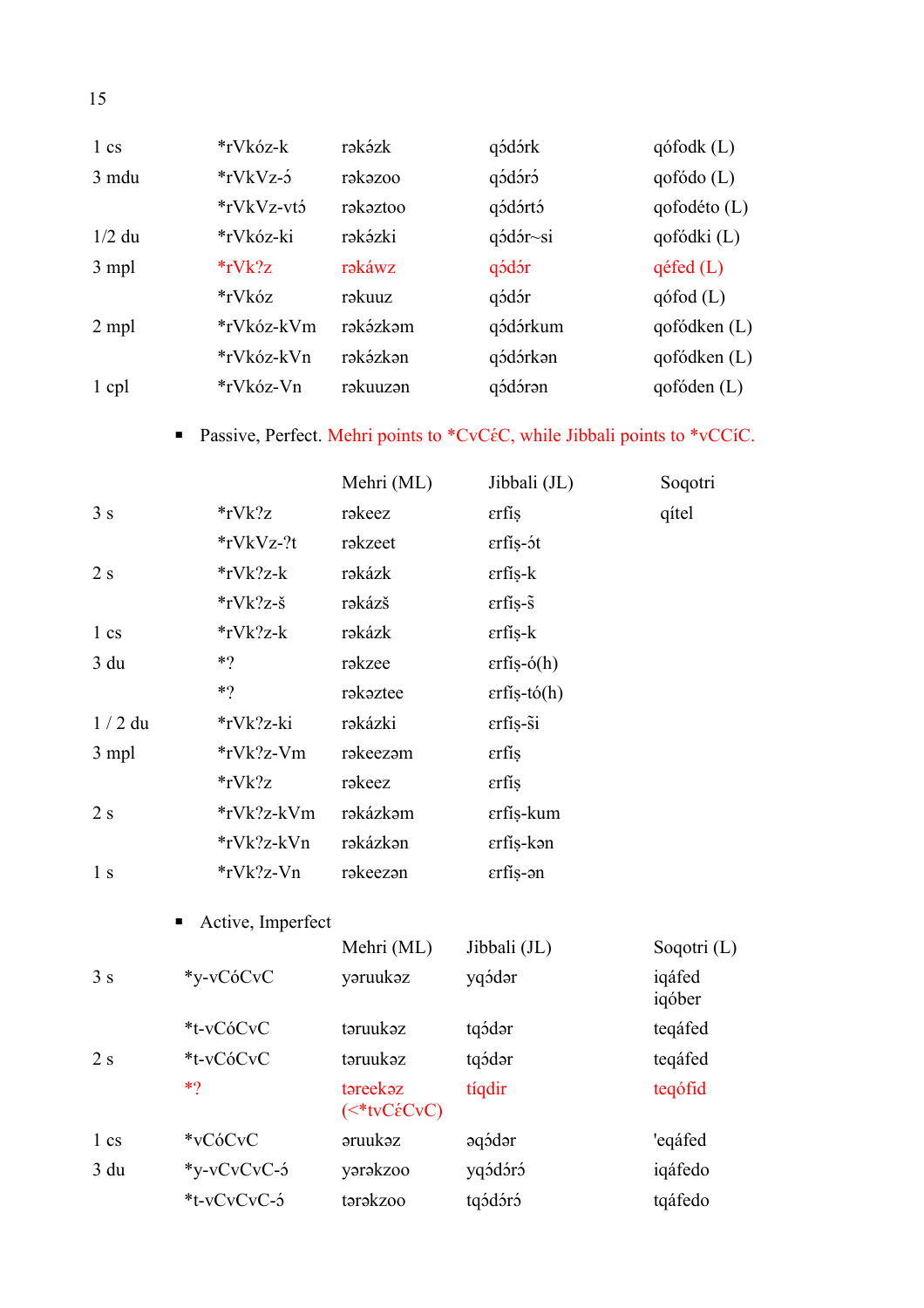|                 |                          |                                                                 | teqáfedo |
|-----------------|--------------------------|-----------------------------------------------------------------|----------|
|                 |                          | nqədéró                                                         | eqáfedo  |
| *y-vCóCC-vm     | yərəkzəm                 | yqódər                                                          | iqófod   |
| *t-vCóCC-vn     | tərəkzən                 | tqódaran                                                        | tqáfedin |
| *t-vCóCC-vm     | tərákzəm                 | tqódar                                                          | tqófed   |
| *t-vCóCC-vn     | tərəkzən                 | tqódaran                                                        | tqáfedin |
| *n-vCóCvC       | nəruukəz                 | nqódar                                                          | nqáfed   |
| Type B          |                          |                                                                 |          |
| Active, Perfect |                          |                                                                 |          |
|                 | Mehri (ML)               | Jibbali (JL)                                                    | Soqotri  |
| *tébVr          | tiibar                   | fédər                                                           |          |
| *tVbVr-ót       | tabruut                  | fidirót                                                         |          |
| *tébVr-Vk       | tábrak                   | fédərək                                                         |          |
| *tébVr-Vš       | tábraš                   | fédaras                                                         |          |
| *tébVr-Vk       | tábrak                   | fédərək                                                         |          |
| *tVbVr-5        | tabroo                   | fédéró                                                          |          |
| *tVbVr-tó       | tabartoo                 | fédértó                                                         |          |
| *tébVr-Vki      | tábraki                  | fédarsi                                                         |          |
| *tébVr-Vm       | tábram                   | fédər                                                           |          |
| *tébVr          | tiibar                   | fédər                                                           |          |
| *tébVr-kVm      | tábarkam                 | fédarkum                                                        |          |
| *tébVr-kVn      | tábarkan                 | fédarkan                                                        |          |
| *tébVr-Vn       | tábran                   | fédərən                                                         |          |
|                 |                          |                                                                 |          |
|                 |                          |                                                                 |          |
|                 | *t-vCvCvC-5<br>*vCvCvC-5 | tərəkzoo<br><b>arakzoo</b><br>$\blacksquare$ Active Subiunctive | tqədéró  |

#### Active, Subjunctive

|               |                             | Mehri (ML)            | Jibbali (JL) | Soqotri |
|---------------|-----------------------------|-----------------------|--------------|---------|
| 3s            | $*_{V}$ -vCC ${}^{\circ}$ C | y <sub>ot</sub> boor  | yəfdər       | l-iCCóC |
|               | *t-vCC5C                    | tat boor              | təfdər       |         |
| 2 s           | $*$ t-v $CC$ ó $C$          | tat boor              | təfdər       |         |
|               | *t-vCCíC-i                  | tət báyri             | təfdír       |         |
| $1 \text{cs}$ | $*$ vCC $5C$                | at boor               | l-əfdər      |         |
| 3 du          | $*_{V-V}$ CCvC-3            | y <sub>ot</sub> boroo | yəfdərə      |         |
|               | $*t$ -vCCvC- $\acute{o}$    | tat baroo             | creblet      |         |
| 2 cdu         | $*t$ -vCCvC-3               | tət bəroo             | təfdərə      |         |
| 1 cdu         | $*$ vCCvC-3                 | at baroo              | nəfdəró      |         |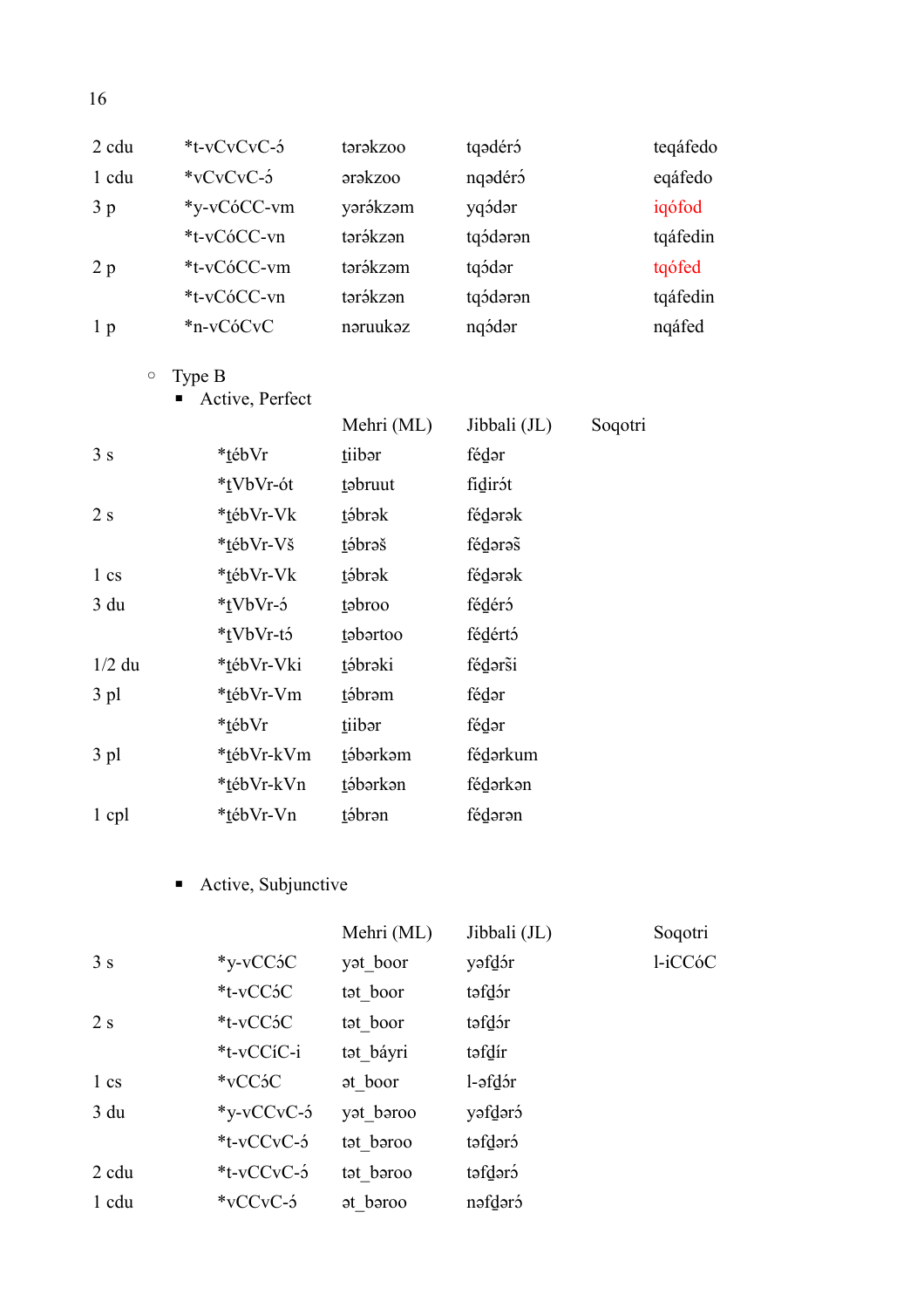17

| 3 <sub>p</sub> | *y-vCCéC         | y <sub>at</sub> biir | yəfdér   |
|----------------|------------------|----------------------|----------|
|                | $*_{V-V}CC5C-vn$ | tat booran           | təfdərən |
| 2p             | *t-vCCéC         | tat biir             | təfdér   |
|                | *y-vCC5C-vn      | tat booran           | təfdərən |
| 1 <sub>p</sub> | $*n-vCC5C$       | nat boor             | nəfdər   |

## *5.2 Stem Formation*

- Simple, Type a
	- ∘ active, perfect: \*CəCóC: OM rəkuuz-, YM teboor- | JC qódór | S qébor
		- $\blacksquare$  closed: OM rəkəz-, YM teber-
		- 3mpl \*?: OM rəkáwz, YM teboorem
	- ∘ active, impf: \*yəCóCəC: OM yəruukəz, YM yikooteb | JC yCóCəC | S iqóber/iqáfed
		- $\blacksquare$  closed: OM -ərəkz-, YM -téber-
		- 2fs \*?: OM təreekəz, YM tetiiber | JC tiqdir | S teqófid
	- ∘ active, subj: \*vəCC $\epsilon$ C: YM yikteeb | JC və CCəC | S l-iqber
	- $\circ$  passive, perfect: \*rək $\epsilon$ z: OM rəkeez | JC ɛrfíṣ | S qítel ■ closed: OM rəkaz-
	- passive, impf/subj: \*yərkɔ́z: OM yərkooz | JC irefɔ́s | S iqútol
		- 2fs \*tvCCíCi: OM tərkáyzi | JC irefíş
		- 3mpl \*yvCCéC: OM yərkiiz | JC irefés
		- 2mpl \*tvCCéC: OM tərkiiz | JC ireféş
- Simple, Type **b** 
	- active, perfect: \*CéCVC: OM tiibər, YM kiiteb | JC fédər | S CéCiC
		- $\blacksquare$  closed: OM tiber-, YM tiber-
	- active, subjunctive: \*yəCCɔQC: OM yəṯboor, YM yitboor | JC yəCCɔQC | S l-iCCóC
		- 2fs \*tVtbíri: OM tətbáyri, YM tetbiir | JC təfdír
		- 3mpl \*yVtbér-: OM yətbiir, YM yitbiirem | JC yəfdér
		- 2mpl \*tVtbér-: OM tətbiir, YM tebiirem | JC təfdér
- Simple, med gutt., active, perfect: \*CəC $\epsilon$ C: OM gəheem, YM jeheem | JC fh $\epsilon$ m
- intensive
	- active, perfect: \*CɔQCəC-: OM arookəb, YM soofer | JC -CɔQCəC-, -CóCəC- | S qábit
		- closed OM arákb-
		- $\blacksquare$  3fs OM arkabeet | JC eCíCíCót
	- active, imperfect: \*-CɔQCC-: OM yarákbən, YM yisáferen | JC -CɔQCəC-, -CóCəC-, -CúCəC- | S yiqábiten
	- active, subj: \*CɔQCəC: OM yarookəb, YM yisoofer | JC -CɔQCəC-
		- 2fs \*?: OM tareekəb | JC l-CúCuC-
- causative,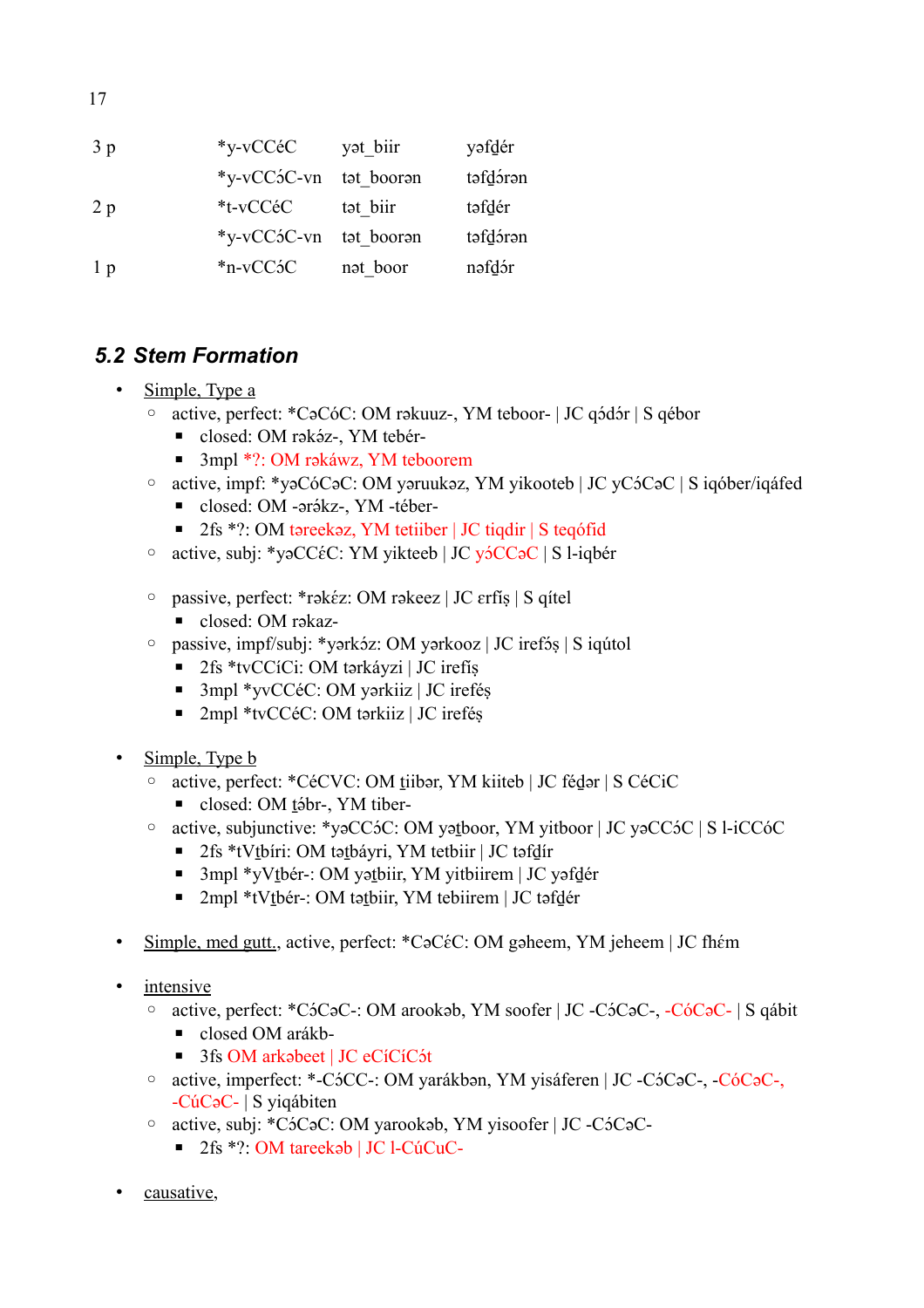- active, perfect: \*haCCúC, \*haCCóC: OM hənsuum, YM haktuub, haktoob | JC -eCCéC-, eCCɔQC- | S ʔinśir (L) ʔɪnśɪr (Johnstone, t-Prefix)
	- 3mpl \*hVnsém: OM hənsiim | JC eflét
- $\circ$  active, imperfect: \*yv(hv)C(v)CóC: OM yəhənsuum, YM yihaktoob | JC íC:éC5C | S inéśor (L), ynéeśor (Johnstone, t-Prefix)
	- $\blacksquare$  2fs \*tv-(hv)C(v)CíC-i: OM təhənsáymi | JC iffilit | S néesir (Johnstone, t-Prefix)
	- $\blacksquare$  3mpl \*yv-(hv)C(v)CéC: OM yəhənsiim | JC íffélét | S ynéesir (Johnstone, t-Prefix)
	- $\blacksquare$  2mpl \*tv-(hv)C(v)CéC: OM təhənsiim | JC efélét | S néestr (Johnstone, t-Prefix)
- ∘ active, subj: \*yVhéCCVC: OM yəhánsəm, YM yihákteb | JC yéCCəC, yéCəCC | S lenśér (l-ónśir) (L), l-ónśir (Johnstone, t-Prefix)
	- $\blacksquare$  2fs \*?: OM təhənsəm | JC l-ífəlt | S l-ónśir
- reflexive a
	- ∘ active, perfect: \*CótCəC: OM CátCəC, YM CátCeC | JC CótCəC | S koténaḥ
	- active, imperfect: \*yəCtəCóC: OM yəCtəCuuC, YM yiCteCooC | JC yəCtéCɔQC | S yikténah.
		- 2fs \*təCtəCíC: OM təntəfáyzi | JC təftígír
		- 3mpl \*təCtəCéC: OM yəntəfiiz | JC yəCtéCéC
		- 2mpl \*təCtəCéC: OM təntəfiiz | JC yəCtéCéC
	- active, subj: \*yəCtéCəC: OM yəCtiiCəC, YM yiCtiiCeC | JC yəCtéCəC | S l-ikténaḥ
		- closed OM -aCtáCC-
		- 2fs \*təCt( $i/é$ )CəC: OM təntiifəz | JC təCtíCəC
		- $\blacksquare$  1cpl \*?: OM nəntiifəz | nəCtɔ́CəC
- reflexive **b** 
	- active, perfect: \*CtəCúC: OM əCtəCuuC, YM ktetoob | JC əCteCéC
		- 3mpl \*əCtəCéC: OM əftəkiir | JC əCteCéC
	- active, imperfect: \*yəCtəCéCən: OM yəCtəCiiCən, YM yiktetiiben | JC yəCtəCéCən ■ 2fsg \*təCtəC(í/é)Cən: OM təCtəCiiCən | JC əCtəCíCən
	- ∘ active, subj: \*?: OM yəCtəCuuC, YM yiktetoob | yəCtəCuC
		- 2fs \*?: OM təftəkáyri | JC təftíkər
		- $\blacksquare$  3mpl \*?: OM yəftəkiir | JC yəftəkur
		- $\blacksquare$  2mpl \*?: OM təftəkiir | JC təftəkur
- reflexive c
	- active, perfect: YM ktooteb
	- active, imperfect: YM yiktáteben
	- active, subj: YM yiktooteb
- caus-reflexive a
	- active, perfect: \*šəCCúC: OM šəCCuuC, YM šaCCuuC | JC səCCéC | S šímtel (L) ä šɪmtɪl (Johnstone, t-Prefix)
		- $\blacksquare$  (2s, 1s, 2p, 1p) \* šəCvCóC: OM šəCCuuC- | JC  $SCE$ c $C$ 6C-
		- 3mpl \*šəCCéC: OM šəCCiiC | JC šəCCéC
	- $\degree$  active, imperfect: \*vəšC(V)CóC: OM yəšəCCuuC, YM yišaCCuuC | JC yəšCéC $\degree$ C | S išmétol
		- $\blacksquare$  2fs \*təšəCCíCi: OM təšəCCáyCi | JC əts̄CéCíC | S tšiméetil (Johnstone, t-Prefix)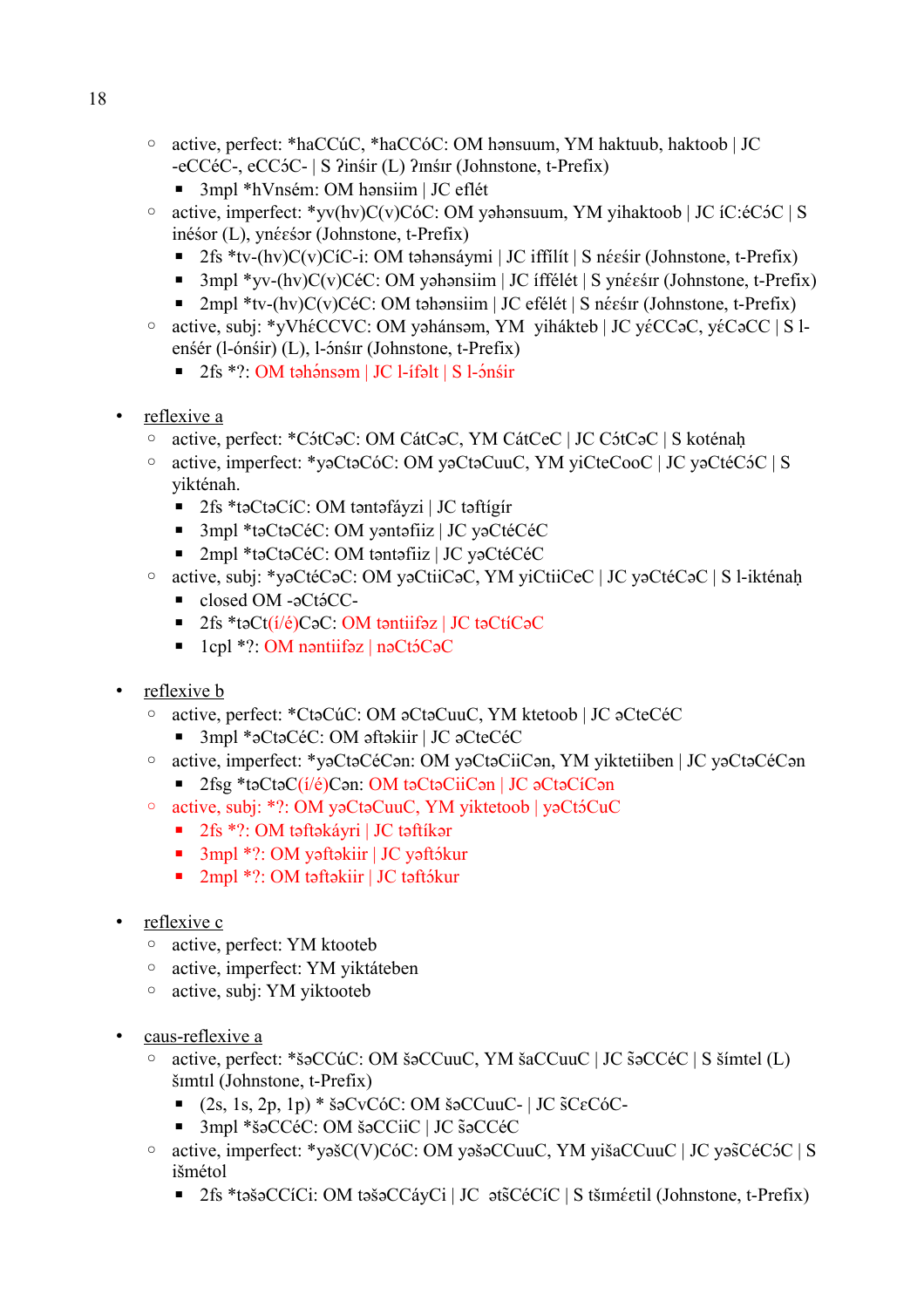- $\blacksquare$  3mpl \*yəšəCVCéC: OM yəšəCCiiC | JC yəšCéCéC | S yıšmé $\epsilon$ til (Johnstone, t-Prefix)
- $\blacksquare$  2mpl \*təšəCVCéC: OM təšəCCiiC | JC ts̄CéCéC | S tšɪmɛ́ɛtɪl (Johnstone, t-Prefix)
- active, subj: \*yəšɛQCCəC: OM yəšáCCəC, YM yišaCCeC | JC ysɛäQCCəC | S l-išémtol (L) l-išémtil (Johnstone, t-Prefix)
	- $\blacksquare$  2fs \*təšíCCəC: OM təšə́CCər | JC tšíCCəC | tšəmtil (Johnstone, t-Prefix)
- caus-reflexive **b** 
	- active, perfect: \*?: OM šəCeeCəC, YM šCooCeC | JC ~seCéCəC
	- active, imperfect: \*yəšC(M: low, JC: high)?CCen: OM yəšCáCCəC, YM yišCáCeCen | JC yas<sup>céCaCan</sup>
	- caus-reflexive b, active, subj: \*yəšC?CəC: OM yəšCeeCəC, YM yišCooCeC | JC  $y$ ə $\tilde{S}C\acute{\epsilon}C$ ə $C$

|  | 6 Pronouns |
|--|------------|
|--|------------|

|                |                                                               | <b>OM</b>                                                                  | Central Jibbali        | Hobyot                      | Soqotri (SS 11)        |
|----------------|---------------------------------------------------------------|----------------------------------------------------------------------------|------------------------|-----------------------------|------------------------|
| Singular       |                                                               |                                                                            |                        |                             |                        |
| $\mathbf{1}$   | *hoh                                                          | hoh                                                                        | hé                     | $ho(h)$ (SS 11)             | $hsh(3n)$ , $hoh$      |
| 2m             | *h <sub>et</sub>                                              | heet                                                                       | het                    | hät (Arnold)<br>het         | het                    |
| 2f             | *hit                                                          | heet                                                                       | hit                    | hit (Arnold)<br>hit         | hit                    |
| 3m             | *šεh                                                          | heh                                                                        | šεh šε                 | heh (SS11)                  | y <sup>h</sup> ehš heh |
| 3f             | $*_\text{SE}$                                                 | seh                                                                        | $S\mathcal{E}$         | șeh (SS11)                  | seh                    |
| Plural         |                                                               |                                                                            |                        |                             |                        |
| $\mathbf{1}$   | *nha                                                          | <b>anha</b>                                                                | nha(n)                 | nəha (SS11)                 | han (hOn)              |
| 2m             | * $t(5/6)$ m                                                  | <b>ateem</b><br>(analogy<br>with fem.,<br>cf. H<br>$\mathfrak{a}$ toom $)$ | tum                    | $tum$ (SS11)                | tan                    |
| 2f             | $*$ t $\epsilon$ n                                            | <b>ateen</b>                                                               | ten                    | ten $(SS11)$                | tan                    |
| 3m             | $*\check{\mathrm{S}}(\acute{\mathrm{O}}/\acute{\mathrm{O}})m$ | heem<br>(analogy<br>with fem.,<br>cf. H<br>hoom)                           | šum                    | hum (Arnold,<br>SS11)       | yhan                   |
| 3f             | $*_{s}Vn$                                                     | seen                                                                       | sən                    | sän (Arnold)<br>şen, sen    | san                    |
| Dual           |                                                               |                                                                            |                        |                             |                        |
| $\mathbf 1$    | $*k$                                                          | əkáy                                                                       | $\mathrm{t\bar{t}}$    | tii, tih $(SS11)$           | $ki^h$                 |
| $\overline{c}$ | $*_{t}$                                                       | <b>atáy</b>                                                                | $\mathrm{t}\mathrm{i}$ | tii, ti <sup>h</sup> (SS11) | $ti^h$                 |